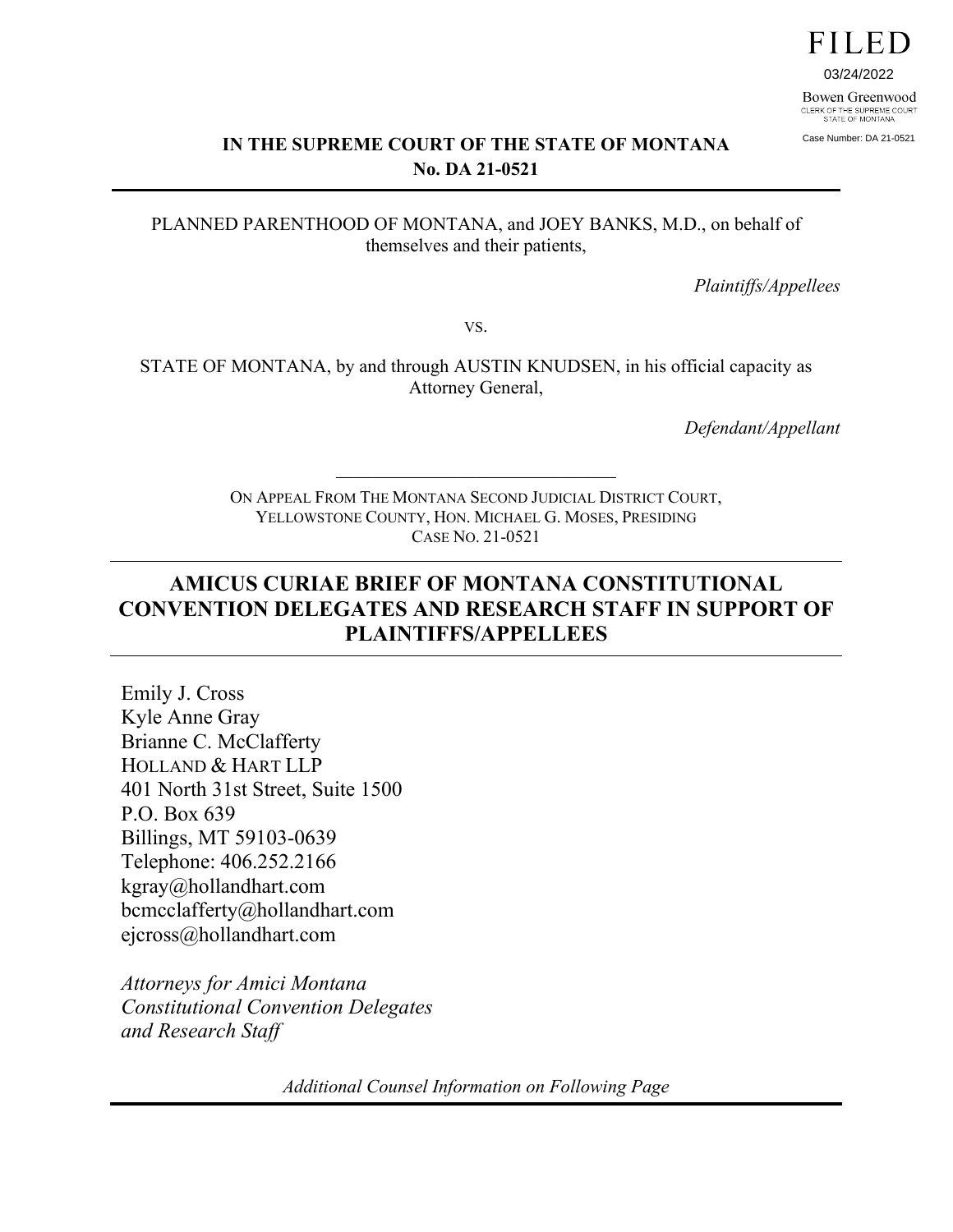Austin Knudsen  *Montana Attorney General*  David M.S. Dewhirst *Solicitor General* Kathleen L. Smithgall Brent Mead *Assistant Solicitors General* 215 North Sanders P.O. Box 201401 Helena, MT 59620-1401 Phone: 406-444-2026 Fax: 406-444-3549 david.dewhirst@mt.gov kathleen.smithgall@mt.gov brent.mead2@mt.gov

Kevin H. Theriot Denise M. Harle ALLIANCE DEFENDING FREEDOM 15100 N. 90th Street Scottsdale, AZ 85260 Phone: (480) 444-0020 ktheriot@ADFlegal.org dharle@ADFlegal.org

*Admitted Pro Hac Vice*

*Attorneys for Defendant and Appellant*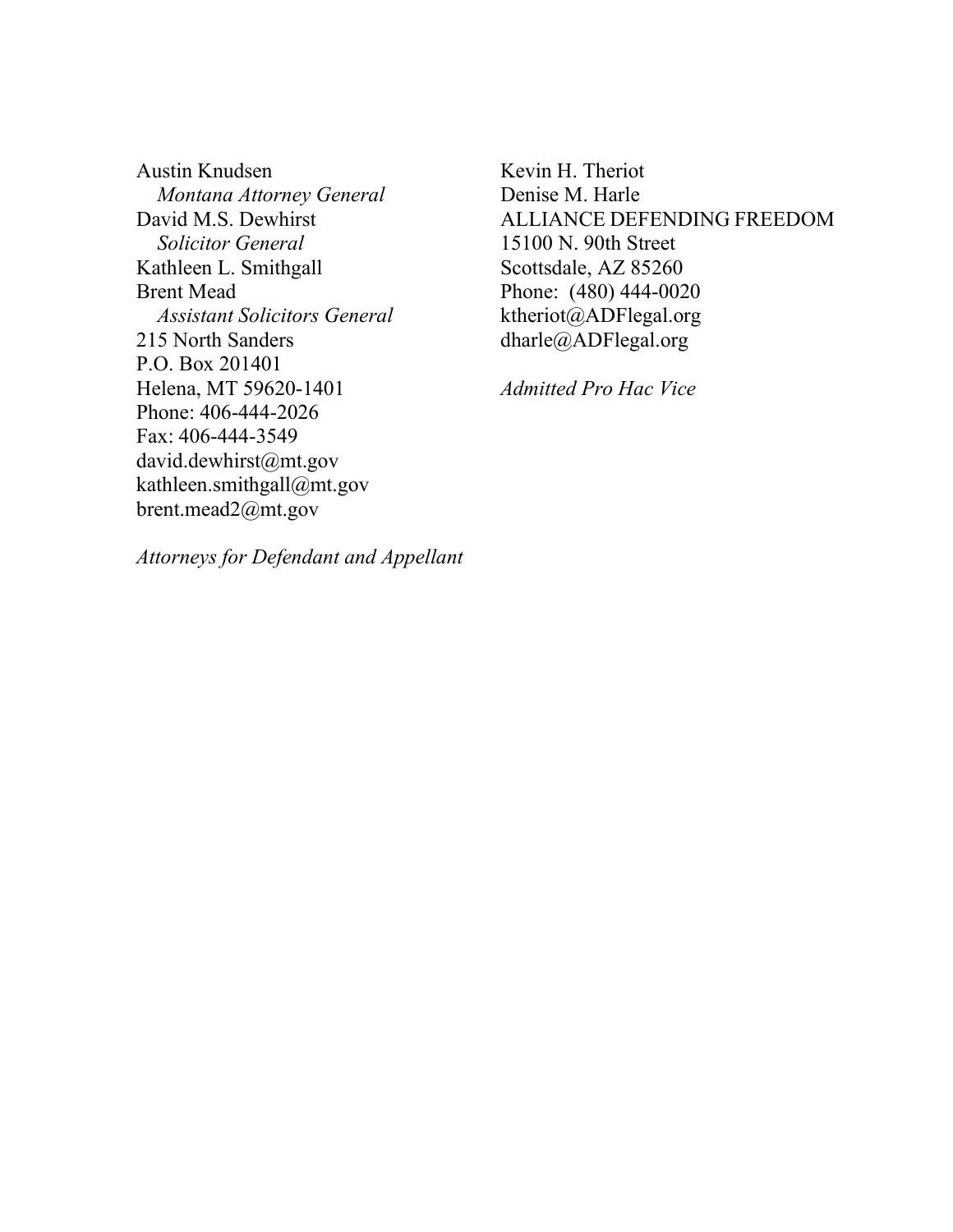## **TABLE OF CONTENTS**

| I.   |           |                                                                                                                                                                      |                |                                                                                                                                     | Page |  |  |  |
|------|-----------|----------------------------------------------------------------------------------------------------------------------------------------------------------------------|----------------|-------------------------------------------------------------------------------------------------------------------------------------|------|--|--|--|
| II.  |           |                                                                                                                                                                      |                |                                                                                                                                     |      |  |  |  |
| III. |           |                                                                                                                                                                      |                |                                                                                                                                     |      |  |  |  |
|      | A.        | THE DELEGATES ADOPTED A BROAD, SELF-EXECUTING<br>FUNDAMENTAL RIGHT OF INDIVIDUAL PRIVACY, ENTRUSTING THE<br>COURTS TO CONSTRUE THE SCOPE OF THAT RIGHT IN ACCORDANCE |                |                                                                                                                                     |      |  |  |  |
|      |           | 1.                                                                                                                                                                   |                | The Delegates intended the right of privacy to be broader than                                                                      |      |  |  |  |
|      |           | 2.                                                                                                                                                                   |                | The Delegates' discussions and framing of Article II, Section 9<br>bolsters the conclusion that the Delegates intended the right of |      |  |  |  |
|      |           |                                                                                                                                                                      | a.             | The Delegates rejected a role for the legislature to                                                                                |      |  |  |  |
|      |           |                                                                                                                                                                      | $\mathbf{b}$ . | When given one more chance to empower the legislature<br>to define the scope of the right to privacy, the Delegates                 |      |  |  |  |
|      | <b>B.</b> |                                                                                                                                                                      |                | ARMSTRONG IS CONSISTENT WITH THE DELEGATES' INTENT, AND                                                                             |      |  |  |  |
|      |           |                                                                                                                                                                      |                | 1. <i>Armstrong</i> correctly sets forth the Delegates' intent underlying                                                           |      |  |  |  |
|      |           | 2.                                                                                                                                                                   |                | The Attorney General misconstrues Delegate Dahood's<br>statement regarding a rejected amendment to Article II,                      |      |  |  |  |
|      |           | 3.                                                                                                                                                                   |                |                                                                                                                                     |      |  |  |  |
|      |           |                                                                                                                                                                      |                |                                                                                                                                     |      |  |  |  |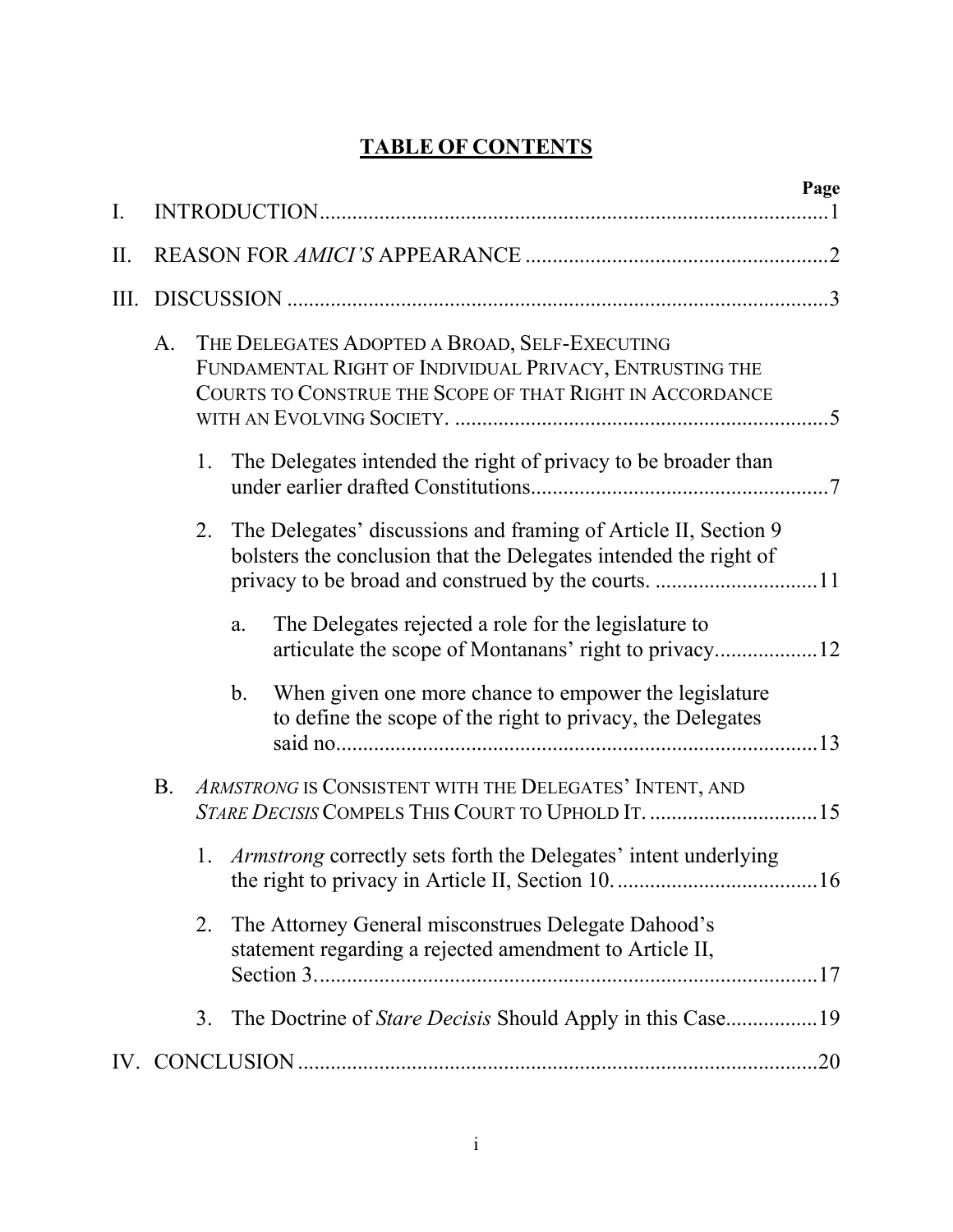# **TABLE OF AUTHORITIES**

## **Page(s)**

# **CASES**

| Armstrong v. State,<br>1999 MT 261, 296 Mont. 361, 989 P.2d 364  4, 5, 9, 10, 15, 16, 17, 20 |
|----------------------------------------------------------------------------------------------|
| Buck v. Bell,                                                                                |
| Certain v. Tonn,                                                                             |
| City of Missoula v. Sadiku,                                                                  |
| Formicove, Inc. v. Burlington N.,                                                            |
| Griswold v. Connecticut,                                                                     |
| Gryczan v. State,                                                                            |
| State <i>v.</i> Brecht,                                                                      |
| State <i>v.</i> Gatts,                                                                       |
| Weems v. State,                                                                              |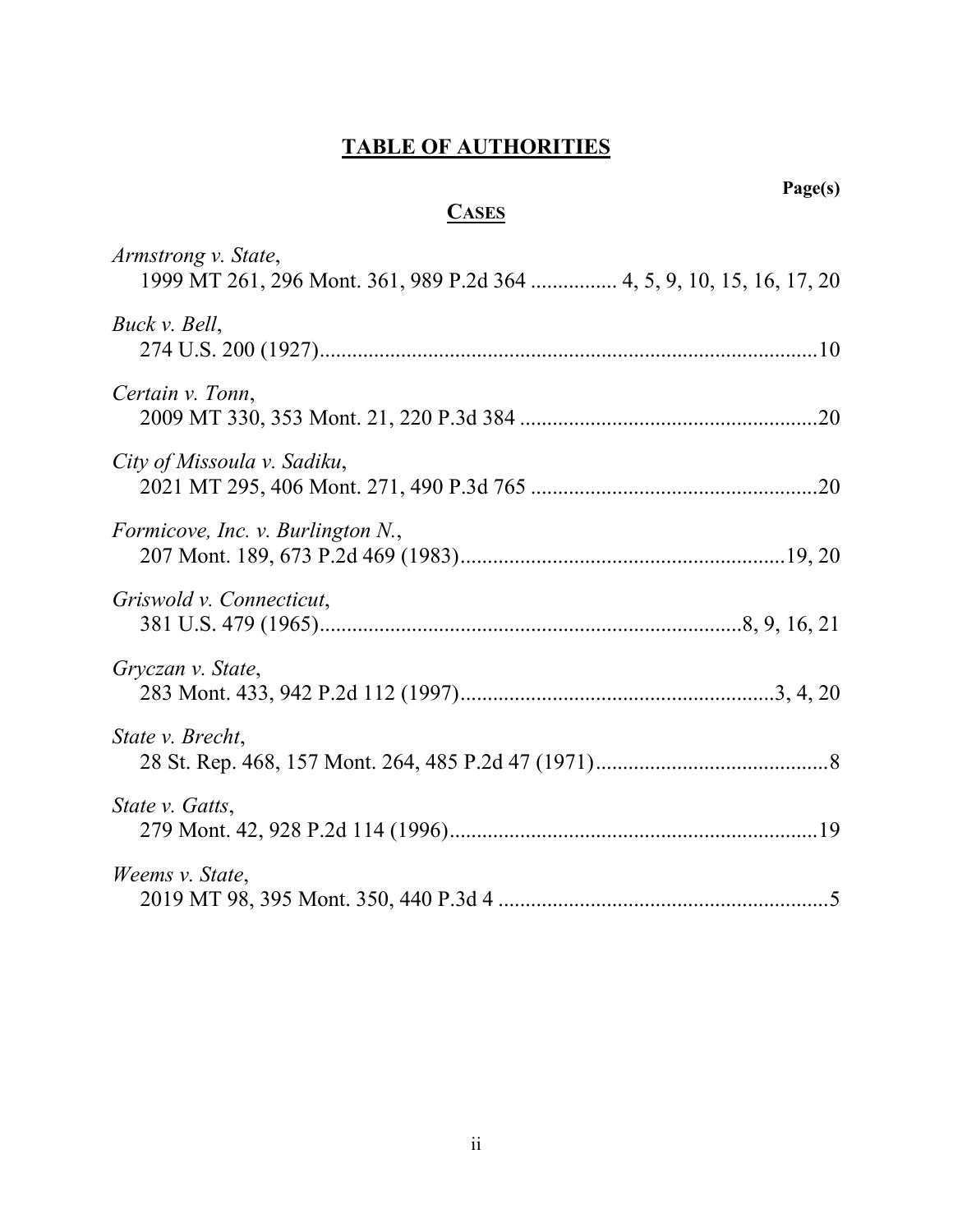#### **CONSTITUTIONS**

## **OTHER AUTHORITIES**

| Rick Applegate, Bill of Rights, Constitutional Convention Study No. 10,                                                                                                                                  |
|----------------------------------------------------------------------------------------------------------------------------------------------------------------------------------------------------------|
| Larry M. Elison and Dennis NettikSimmons, Right of Privacy,                                                                                                                                              |
| Fritz Snyder and Mae Nan Ellingson, <i>The Lawyer-Delegates of the 197</i><br>Montana Constitutional Convention: Their Influence and Importance,                                                         |
|                                                                                                                                                                                                          |
| Montana Constitutional Society of 1972, 100 Delegates: Montana<br>Constitutional Convention of 1972 (1989), available at                                                                                 |
| Montana Free Press, Montana State University to host celebration of 1972<br>Constitutional Convention (January 27, 2022), available at<br>https://montanafreepress.org/2022/01/27/msu-mtfp-host-montana- |
| <b>RULES</b>                                                                                                                                                                                             |

|--|--|--|--|--|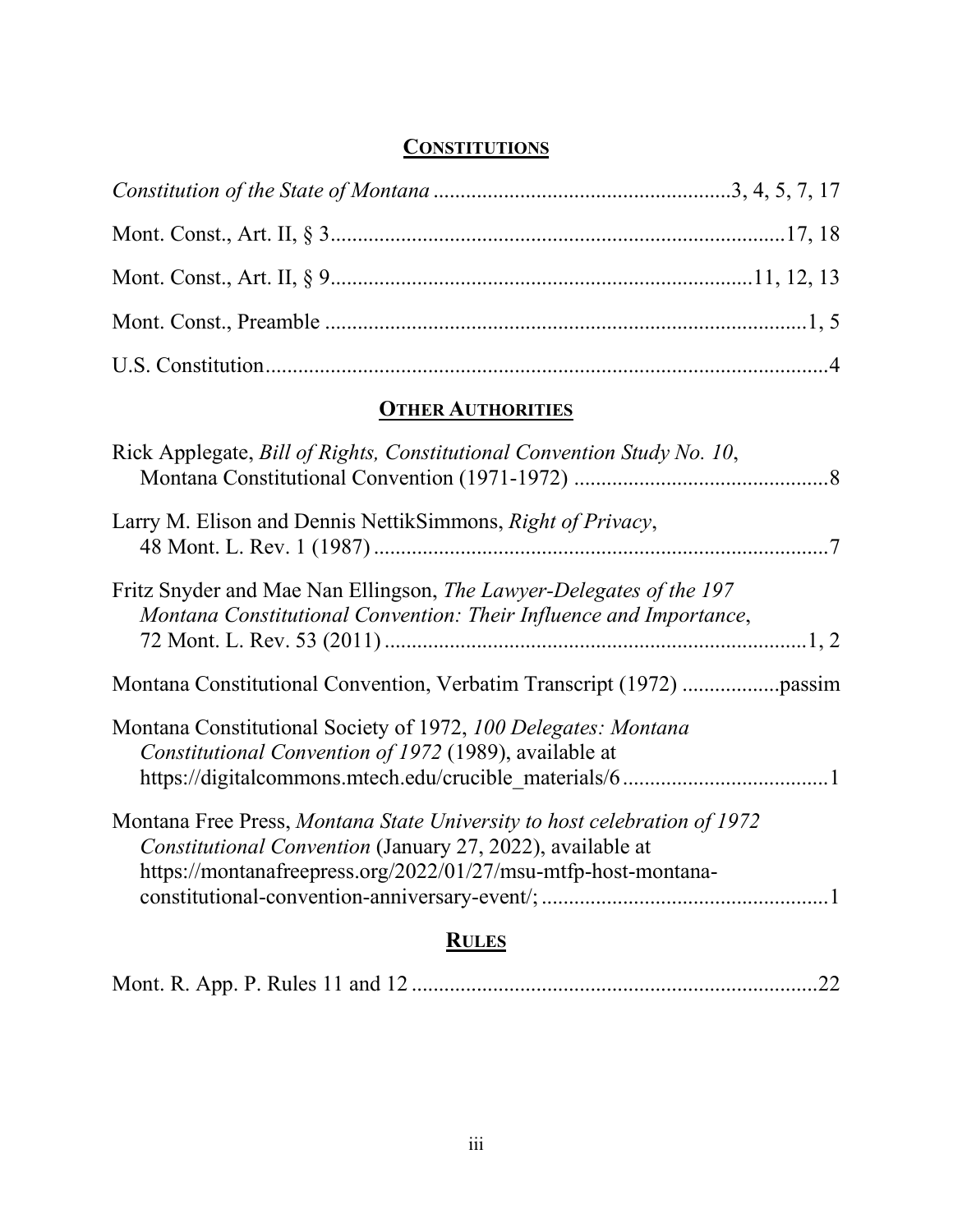#### **I. INTRODUCTION**

<span id="page-5-0"></span>Exactly fifty years ago today, on March 24th, the one hundred Delegates to Montana's 1972 Constitutional Convention adjourned after fifty-five days of drafting, debating, and adopting a new constitution for the people of Montana, which they "ordain[ed] and establish[ed] . . . "to secure the blessings of liberty for [their own] and future generations" of Montanans.<sup>[1](#page-5-5)</sup> The Delegates were "an unusual group"; they "were not seasoned politicians, with the exception of a few former State Legislators."<sup>[2](#page-5-6)</sup> Instead, the Delegates consisted of grassroots citizens who "were, on the whole, inquisitive, studious, well-meaning, and sincerely interested in improving Montana's political system . . . persons interested by nature or vocation in the political process."[3](#page-5-7) They "arrived at our state Capitol from across Montana to frame a new future, shar[ing] a sense of purpose, a spirit of nonpartisan cooperation and a devotion to the public good that is worth remembering and celebrating in these quarrelsome times."<sup>[4](#page-5-8)</sup>

<span id="page-5-5"></span><span id="page-5-1"></span><sup>&</sup>lt;sup>1</sup> Mont. Const., Preamble.

<span id="page-5-6"></span><span id="page-5-4"></span><sup>2</sup> Montana Constitutional Society of 1972, *100 Delegates: Montana Constitutional Convention of 1972* (1989), Foreword, excerpts attached hereto as **Appx. 1**, available at https://digitalcommons.mtech.edu/crucible\_materials/6.

<span id="page-5-7"></span><span id="page-5-3"></span><sup>3</sup> *Id.* 

<span id="page-5-8"></span><span id="page-5-2"></span><sup>4</sup> Montana Free Press, *Montana State University to host celebration of 1972 Constitutional Convention* (January 27, 2022), attached hereto as **Appx. 2**, available at https://montanafreepress.org/2022/01/27/msu-mtfp-host-montanaconstitutional-convention-anniversary-event/; *see also* Fritz Snyder and Mae Nan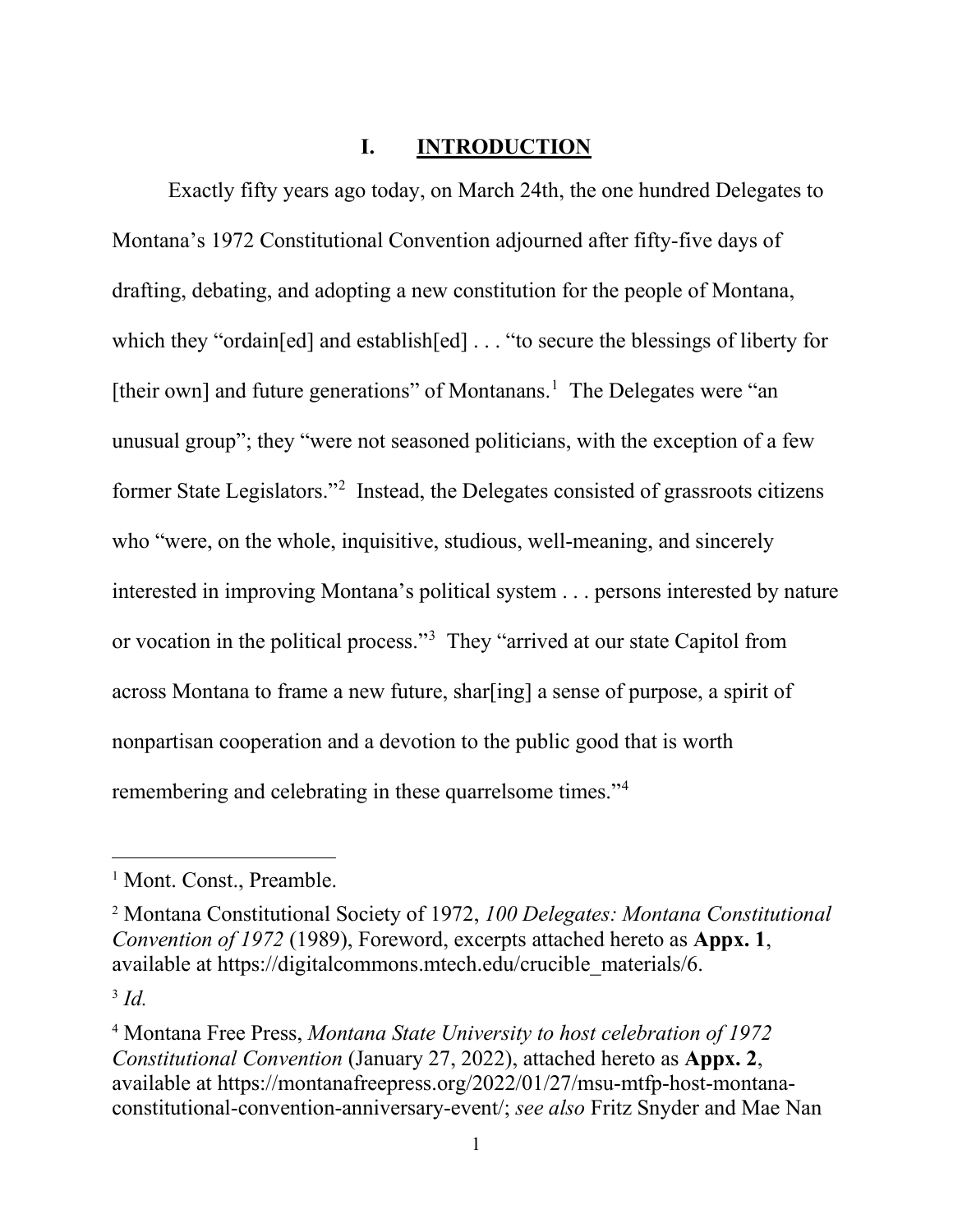Now, a half century later, three of the surviving Delegates and the research analyst for the Bill of Rights Committee have convened again, sadly, a much smaller group, but imbued with that same sense of dedication and purpose—this time to defend the original intent underlying one of the most important fundamental rights they helped enshrine in the Constitution's Declaration of Rights: the right to individual privacy.

#### **II. REASON FOR** *AMICI'S* **APPEARANCE**

<span id="page-6-0"></span>Plaintiffs-Appellees Planned Parenthood of Montana and Joey Banks, M.D. ("Appellees") filed this lawsuit challenging the constitutionality of three laws passed by the Montana legislature and signed into law by the governor on April 26, 2021—HB 136, HB 171, and HB 140—which significantly impede the longrecognized, fundamental right of Montanans to seek and obtain safe, pre-viability abortions from their healthcare providers of choice within the state.

Unsurprisingly, the district court granted a preliminary injunction against enforcement of these new acts. The State immediately appealed, arguing mostly about preliminary injunction standards and burdens of proof. Were that all, these *amici* would not have sought leave to appear. But Montana's Attorney General

Ellingson, *The Lawyer-Delegates of the 197 Montana Constitutional Convention: Their Influence and Importance*, 72 Mont. L. Rev. 53, 53 (2011) [hereinafter "Ellingson"], excerpts attached hereto as **Appx. 3** ("[I]t is generally agreed [that the] Convention was conducted on a nonpartisan basis[.]").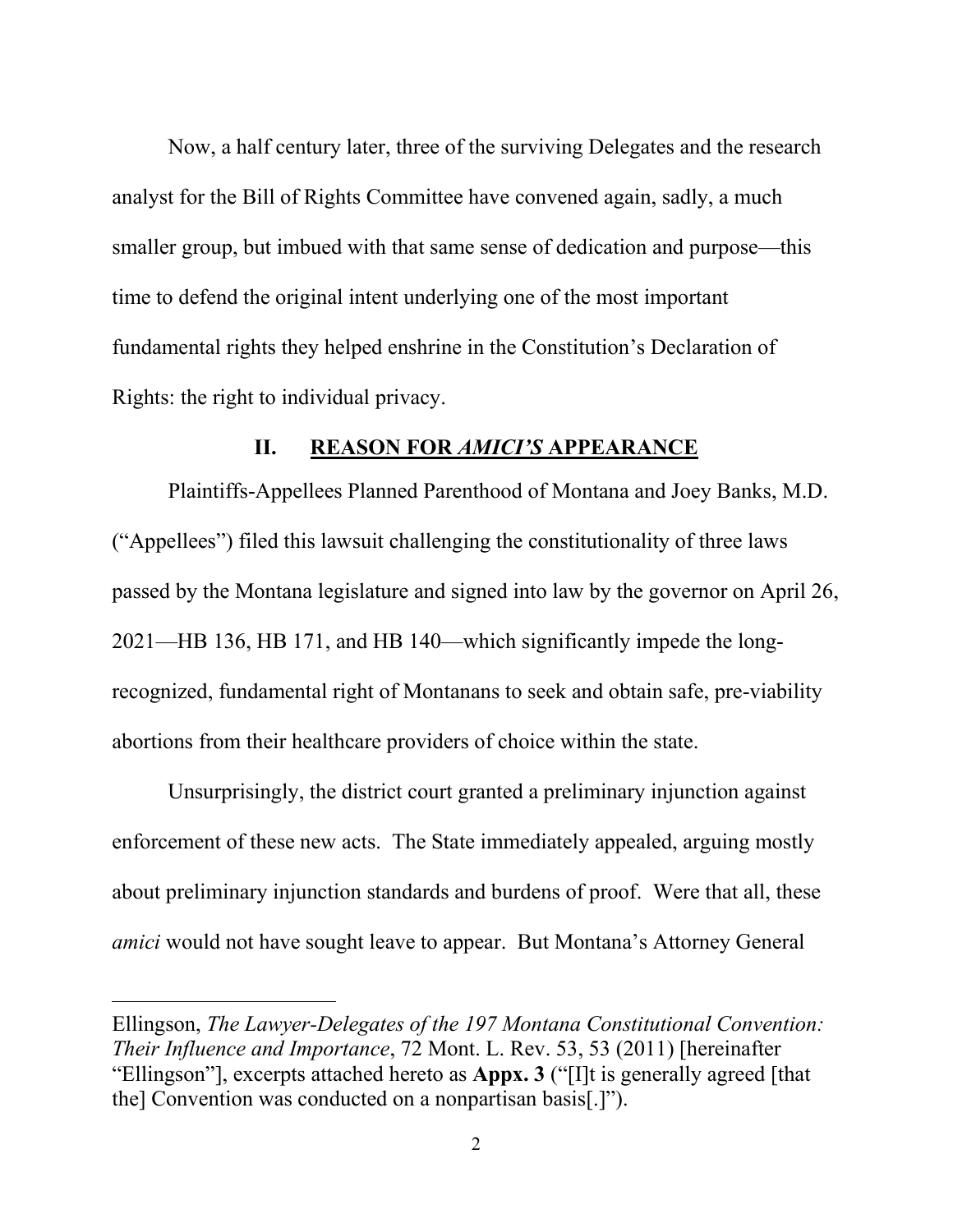asks this Court to overturn nearly thirty years of precedent in order to do something new and unprecedented—not to grant a new right, but to strip away a right long recognized as fundamental by Montana's courts, and to give to the legislature the power to proscribe, indeed eliminate, the right to individual privacy enshrined in the text these *amici* helped draft.<sup>[5](#page-7-3)</sup> In no uncertain terms, these *amici* state firmly, with conviction, passion, and not a shred of doubt, that to grant the Attorney General's request would be not only contrary to the intent of the Constitutional Convention Delegates, but the beginning of the end of the one right—individual privacy—that is perhaps most important to what makes our great State the last best place on earth.<sup>[6](#page-7-4)</sup>

#### **III. DISCUSSION**

<span id="page-7-2"></span><span id="page-7-0"></span>Unlike the Attorney General, as delegates and research staff of the 1972 Constitutional Convention, *amici curiae* Mae Nan Ellingson, Lyle Monroe, Bob Campbell, and Rick Applegate were fully immersed in the research, analyses, and debates that took place surrounding the drafting of the new Montana Constitution.

<span id="page-7-3"></span><span id="page-7-1"></span><sup>5</sup> Appellant State of Montana's Opening Brief ("State's Br.) at 15-23.

<span id="page-7-4"></span><sup>6</sup> *See, e.g.*, *Gryczan v. State*, 283 Mont. 433, 455 (1997) ("[I]n this State, under Montana's Constitution, the right of individual privacy—that is, the right of personal autonomy or the right to be left alone—is fundamental. It is, perhaps, one of the most important rights guaranteed to the citizens of this State, and its separate textual protection in our Constitution reflects Montanans' historical abhorrence and distrust of excessive governmental interference in their personal lives.").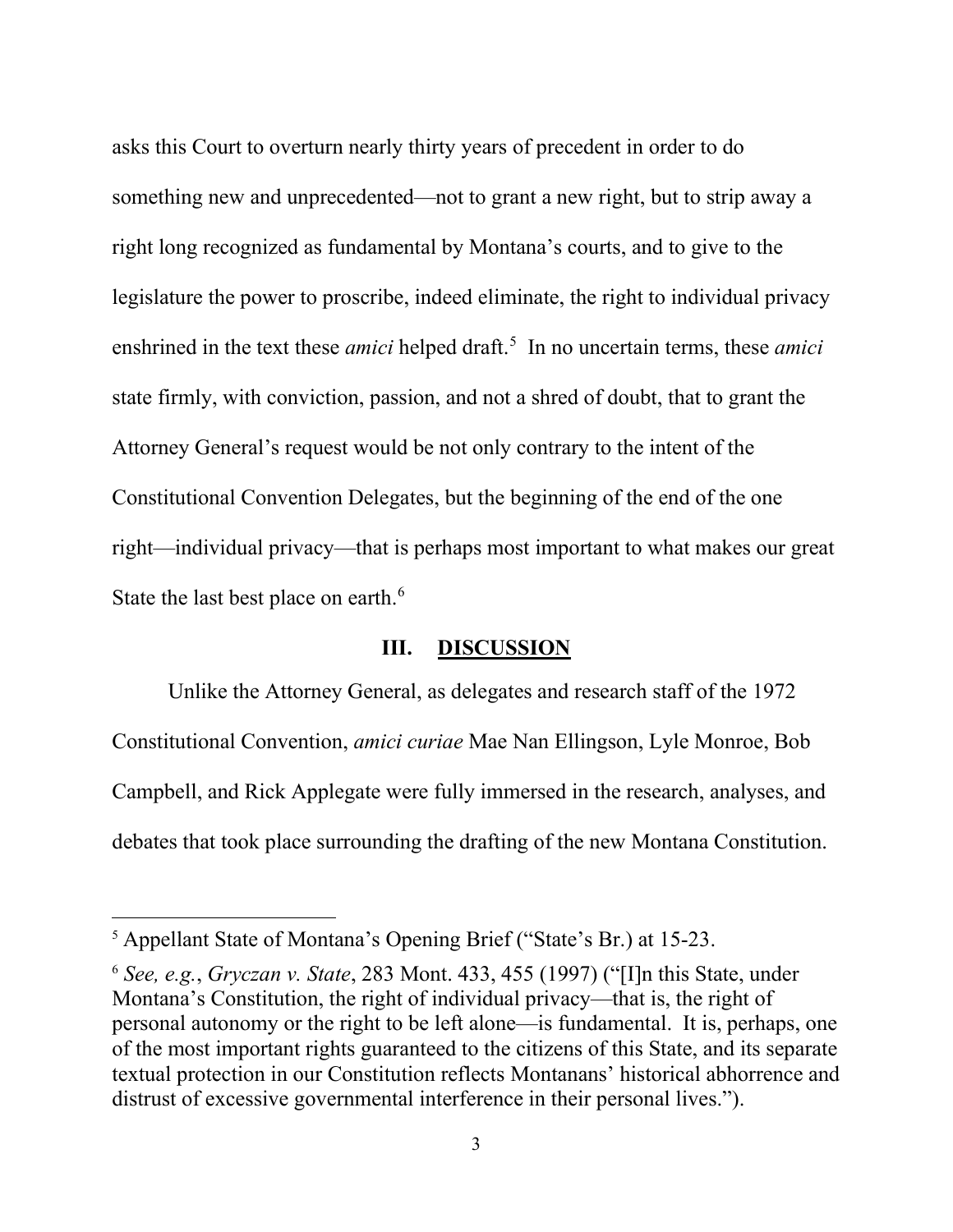As such, these *amici* are uniquely qualified to speak to the "framers' intent" underlying the right to individual privacy, an expressed intent that the Attorney General seeks to contort. Indeed, *amici* Delegates Campbell and Monroe themselves served on the Bill of Rights Committee, *amicus* Campbell introduced Article II, Section 10 on the Convention floor, and *amicus* Applegate conducted much of the underlying research for the Bill of Rights Committee. Contrary to the Attorney General's arguments, the Delegates of the Constitutional Convention crafted Article II, Section 10 using broad, nonspecific language to empower Montana's courts to construe the provision in accordance with evolving societal circumstances. The Delegates entrusted Montana's judiciary, not the legislature, with ensuring proper application of the right to individual privacy, and in the decades following ratification by the people, stayed mostly in the background as the courts did their work, properly recognizing that Montana's new Constitution took the U.S. Constitution as but a starting point.

<span id="page-8-0"></span>In 1997, in *Gryczan*, this Court confirmed the existence—grounded in the individual right to privacy and related provisions in the Declaration of Rights—of a fundamental, constitutional "right of personal autonomy and right to be let alone." [7](#page-8-1) In 1999, in its *Armstrong* decision, this Court recognized that this broad,

<span id="page-8-1"></span><sup>7</sup> *Gryczan*, 283 Mont. at 456.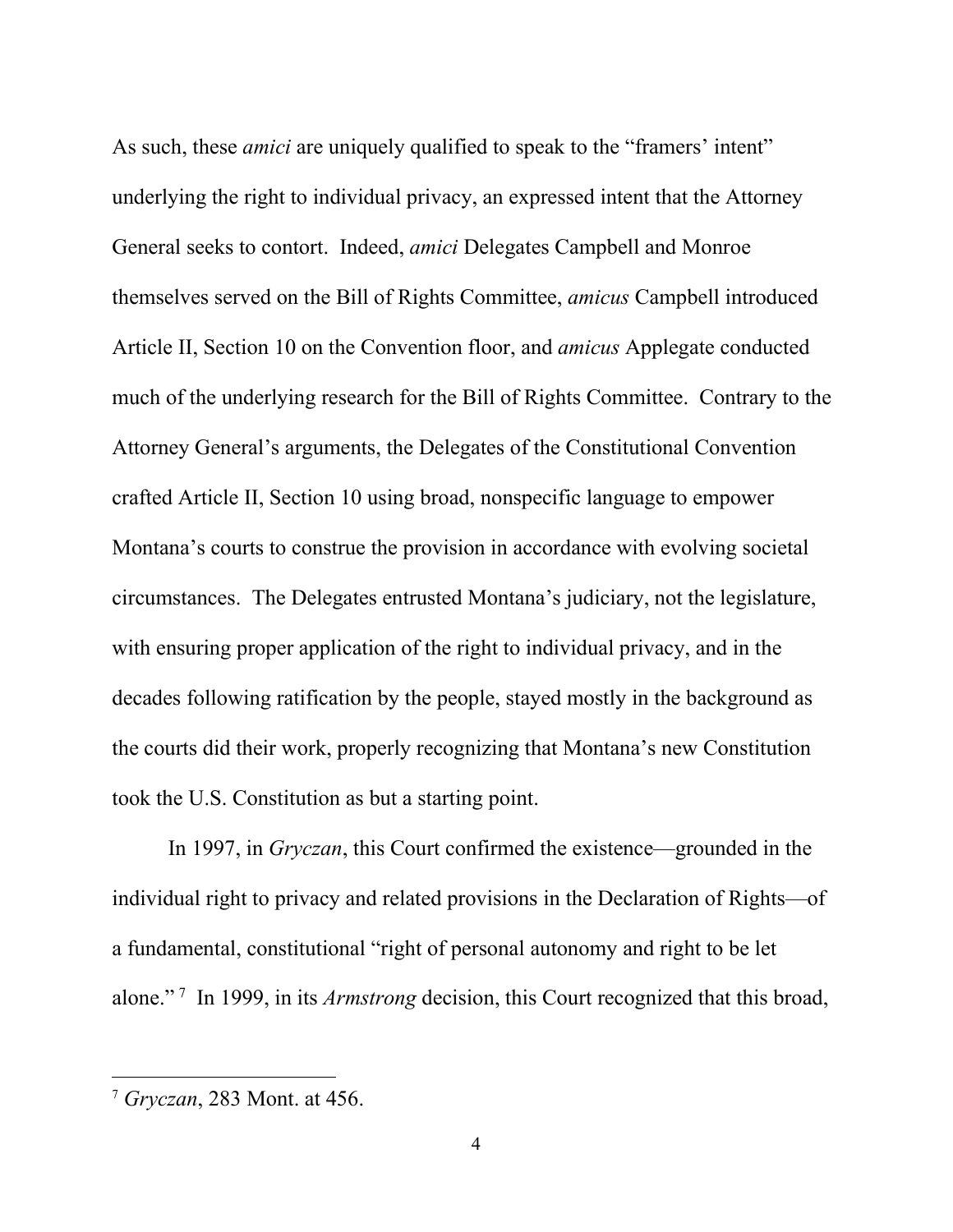fundamental right includes within it the "right to seek and obtain a pre-viability abortion [under] the procreative autonomy component of personal autonomy[.]" $8$ At this late date, a full half-century after the Delegates did their work, the State's most partisan branch now seeks a change to this long-established precedent. In these circumstances, the doctrine of *stare decisis* has become a crucial component of upholding the Montana Constitution in the manner intended by its framers, to protect not only the rights of their own generation, but of the future generations invoked in the Preamble. To uphold that intent, this Court must decline the Attorney General's invitation to reverse *Armstrong*, and instead should continue as it has for three decades, to protect Montanans' individual privacy right to personal autonomy, including "the right to obtain a lawful medical procedure—a pre-viability abortion—from a [licensed] health care provider of [one's] choosing[.]"<sup>[9](#page-9-3)</sup>

## <span id="page-9-0"></span>**A. THE DELEGATES ADOPTED A BROAD, SELF-EXECUTING FUNDAMENTAL RIGHT OF INDIVIDUAL PRIVACY, ENTRUSTING THE COURTS TO CONSTRUE THE SCOPE OF THAT RIGHT IN ACCORDANCE WITH AN EVOLVING SOCIETY.**

If the Attorney General had actually reviewed the transcripts of the Constitutional Convention—rather than engaging in *ad hominem* attacks against retired Justice James Nelson—he would understand that the Delegates were

<span id="page-9-2"></span><sup>8</sup> *Armstrong v. State*, 1999 MT 261, ¶ 48.

<span id="page-9-3"></span><span id="page-9-1"></span><sup>9</sup> *Weems v. State*, 2019 MT 98, ¶¶ 1, 29 (unanimously recognizing *Armstrong* is controlling law).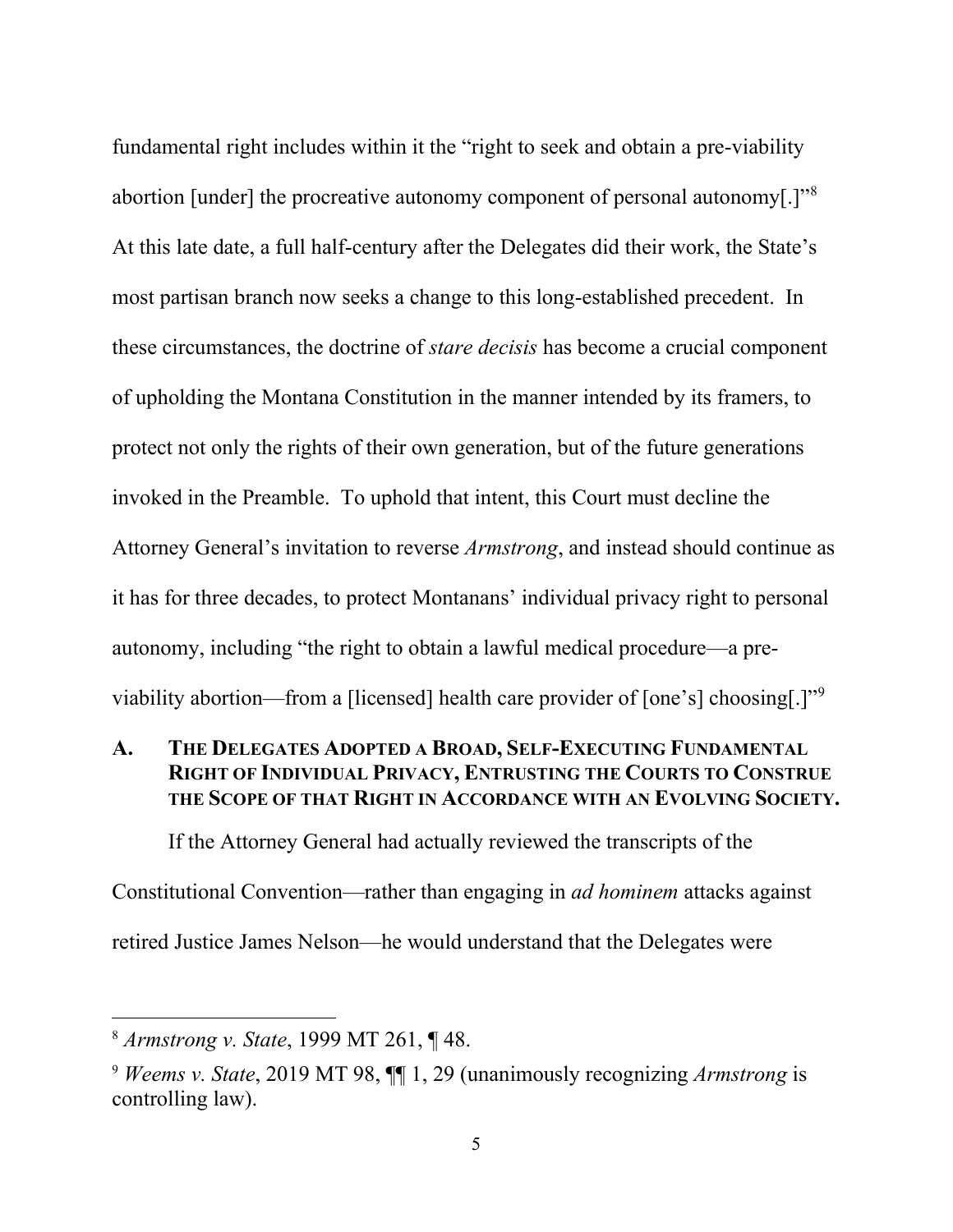committed to insulating Montana's Declaration of Rights *against* legislative influence, not enabling it. He also would realize that the Delegates purposely drafted Article II, Section 10 to be broad, so that Montanans' right to privacy would be protected in the widest possible manner, subject to court review and analysis—not legislative whim.

Throughout the Convention, the Delegates repeatedly rejected any possibility that the legislature would have a say in defining the scope of the rights detailed in Article II, in particular the right to individual privacy. Indeed, Delegate Dahood, the Chairman of the Bill of Rights Committee, explained as a starting point that "constitutions are based on the premise that they are presumed to be selfexecuting, particularly within the Bill of Rights."<sup>10</sup> In other words, the Delegates never intended the scope of these fundamental rights to be subject to the partisan, political vagaries of the legislative and executive branches. Instead, these rights exist beyond the reach of politics and therefore must be construed by our State's only nonpartisan branch: the judiciary.

<span id="page-10-0"></span><sup>&</sup>lt;sup>10</sup> Montana Constitutional Convention, Verbatim Transcript (1972) ("Mont. Const. Conv."), Vol. 5, at 1644.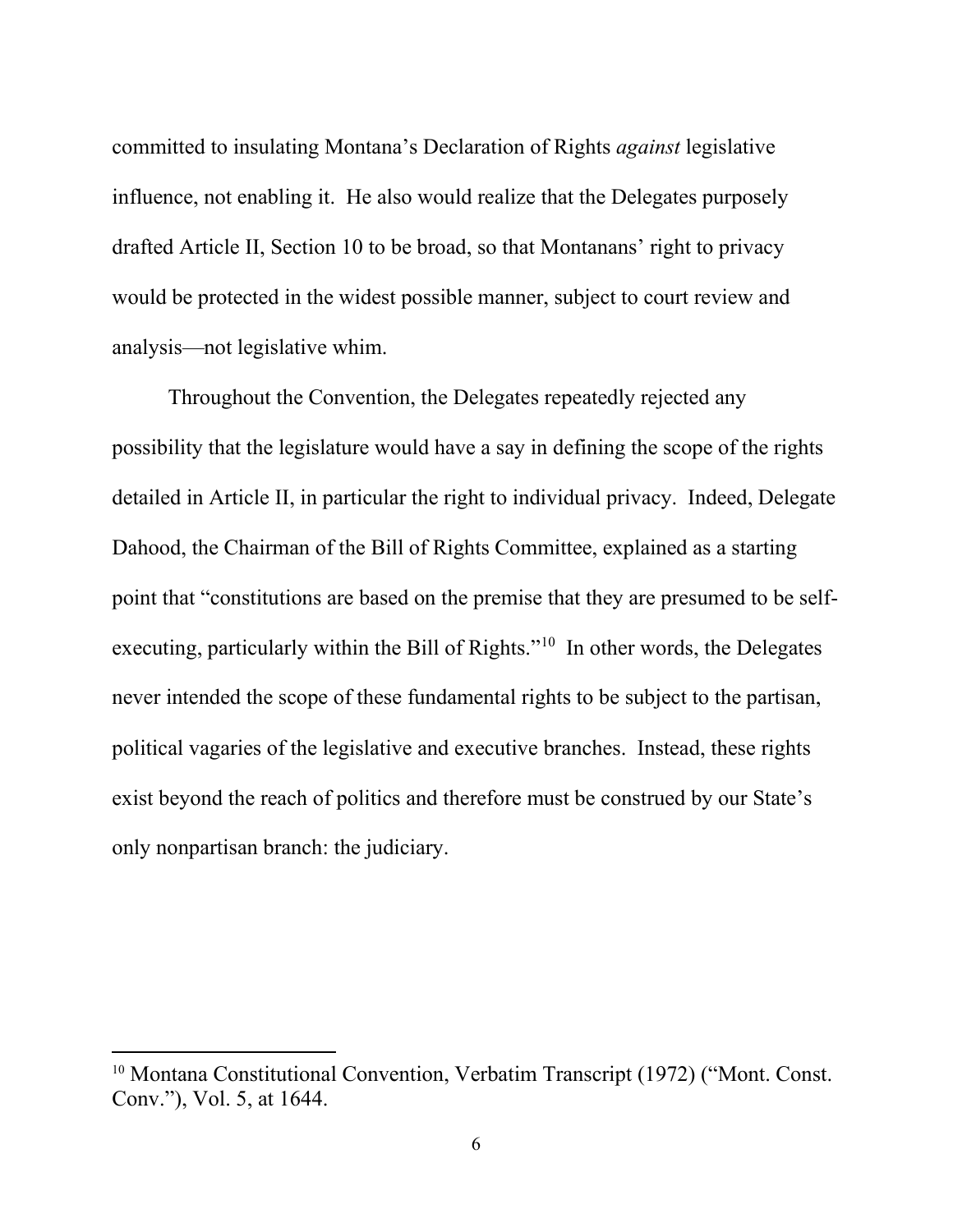#### <span id="page-11-0"></span>**1. The Delegates intended the right of privacy to be broader than under earlier drafted Constitutions.**

In considering and ultimately adopting the language for Article II, Section 10, the Delegates knew that both the United States Supreme Court and the Montana Supreme Court had recognized a right to individual privacy.<sup>11</sup> Because that right was found in the penumbras of other specified rights, however, it was often circumscribed. As such, the Delegates believed it critical to codify the right by including it specifically in the text of the Declaration of Rights. To this end, when *amicus* Campbell moved on the floor of the Convention to add Article II, Section 10 to the Declaration of Rights, he noted that judicial recognition of a fundamental right to privacy was not enough: "the right of privacy is a right which is not expressly stated in either the United States or the Montana Constitution. It is our feeling, on the Bill of Rights Committee, that the times have changed sufficiently that this important right should now be recognized."<sup>[12](#page-11-4)</sup>

<span id="page-11-1"></span>Indeed, when the Bill of Rights Committee proposed the language for Article II, Section 10—which was unanimously adopted by the Bill of Rights Committee and approved almost verbatim<sup>[13](#page-11-5)</sup> by the full Convention—it explained

<span id="page-11-3"></span><span id="page-11-2"></span><sup>11</sup> *See* Larry M. Elison and Dennis NettikSimmons, *Right of Privacy*, 48 Mont. L. Rev. 1, 11 (1987), excerpts attached hereto as **Appx. 4**; *see also* Ellingson, at 71.

<span id="page-11-4"></span><sup>12</sup> Mont. Const. Conv. Vol. 5, at 1680.

<span id="page-11-5"></span><sup>13</sup> Prior to its introduction for a vote, *amicus* Campbell moved on behalf of the Bill of Rights Committee to amend the language of Article II, Section 10 to include the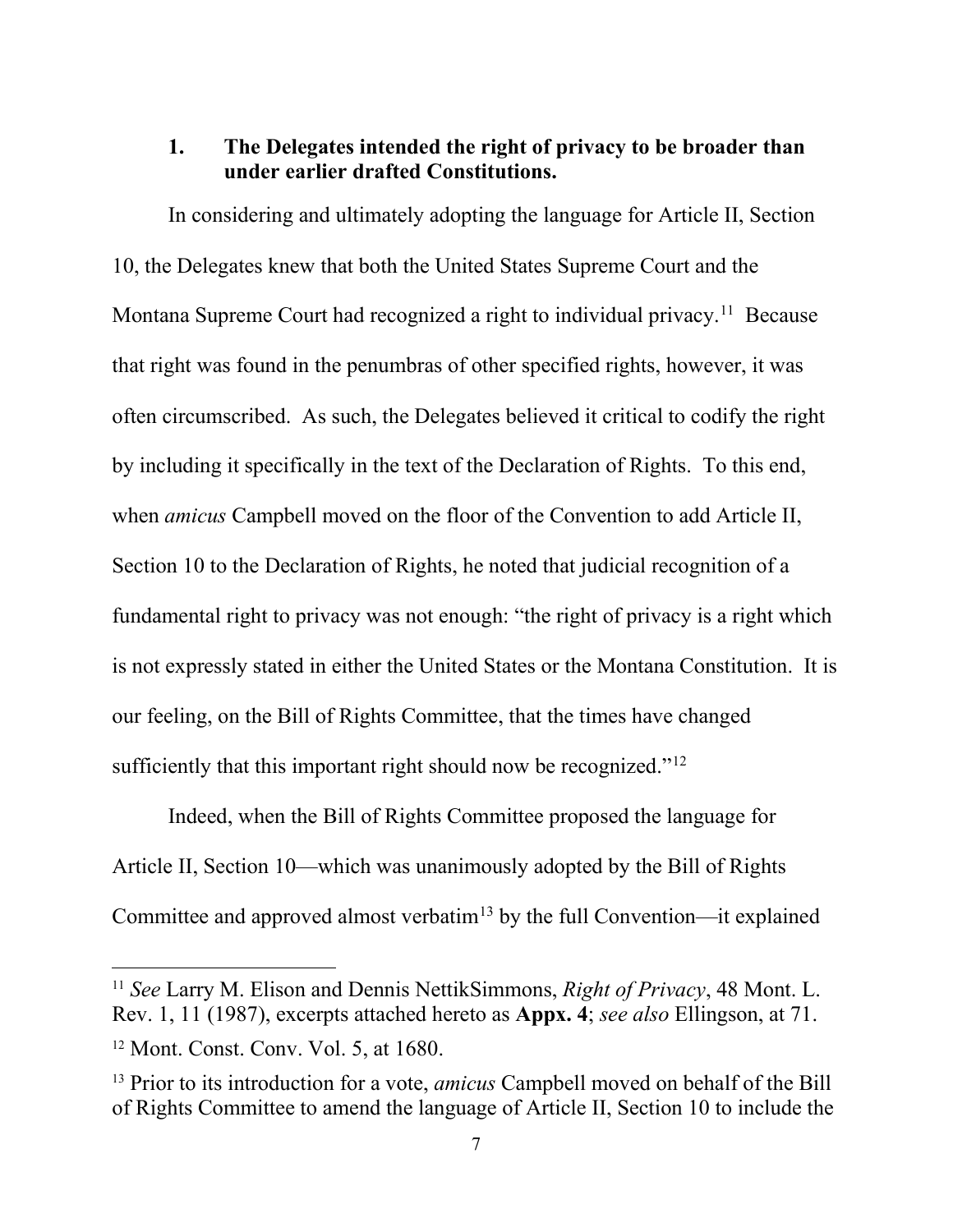that Section 10 "accomplishes . . . *the elevation of the judicially-announced right of privacy to explicit Constitutional status*. The right has been guaranteed in case law at the federal level [*Griswold v. Connecticut*, 381 U.S. 479 (1965)] and in Montana [*State v. Brecht*, 28 St. Rep. 468, 473 (1971)]. The committee believes that the only circumstance in which the right of privacy may be infringed is following the showing of a compelling state interest."[14](#page-12-0) The Committee further explained it had "proposed *a broad provision* in this area *to permit flexibility to the courts* in resolving tensions between public interests and privacy."[15](#page-12-1) 

When he introduced Article II, Section 10 on the Convention floor, *amicus*

Campbell discussed in detail the U.S. Supreme Court's holding in *Griswold*. [16](#page-12-2) He

explained:

[*Griswold*] held that the right of privacy extended into the marital privacy, that the state did not have a compelling state interest in going into the bedroom of a married couple to prevent contraception. And they ruled the Connecticut anticontraception law invalid as invading

word "individual" to make clear that the right protected was *individual* privacy. *See* Ellingson, at 72; Mont. Const. Conv., Vol. 5, at 1680. The Delegates voted in favor of that amendment and subsequently voted to include Article II, Section 10 in the Constitution as amended. *See* Mont. Const. Conv., Vol. 5, at 1680-81.

<span id="page-12-0"></span><sup>14</sup> Mont. Const. Conv., Comments, Vol. 2, at 632 (emphasis added) (bracketed citations in original).

<span id="page-12-1"></span><sup>15</sup> *Id.* at 632-33 (emphasis added).

<span id="page-12-2"></span><sup>16</sup> This discussion of *Griswold's* recognition of a right to procreative autonomy was informed by the analysis in *amicus* Applegate's *Bill of Rights, Constitutional Convention Study No. 10*, Montana Constitutional Convention (1971-1972), at 237-42, excerpts attached hereto as **Appx. 5**.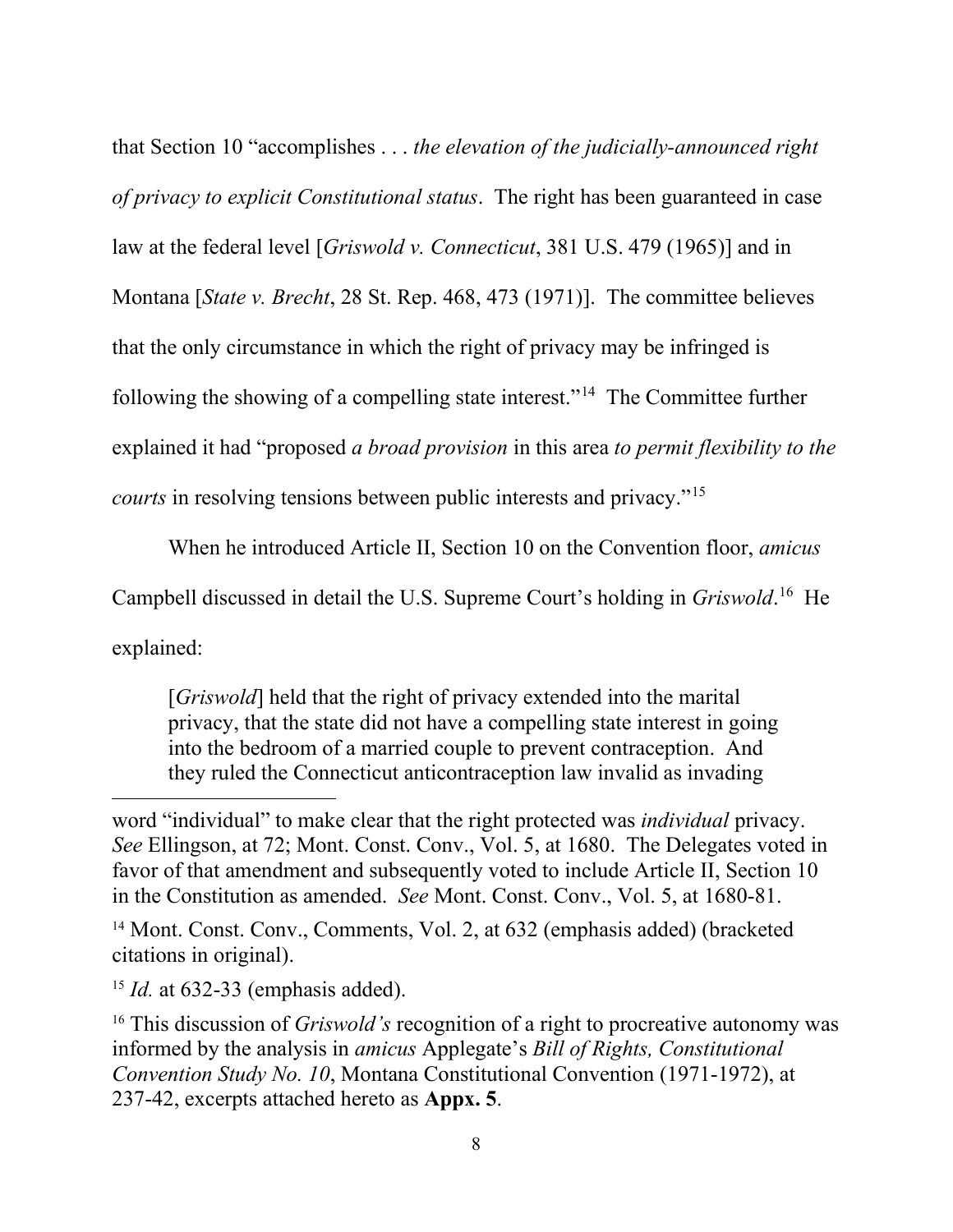the right of privacy. Now, we don't know how the interpretations will go from there, what the [U.S.] Supreme Court will do. What [Article II, Section 10] would do—by requiring that this area of privacy be protected unless there is a showing of a compelling state interest, it produces what I call a semipermeable wall of separation between individual and state.

Accordingly, Article II, Section 10 was meant to "guarantee our individual citizens

of Montana this very important right-the right to be let alone; and *this has been* 

*called the most important right of them all*."[17](#page-13-1) 

Finally, *amicus* Campbell preemptively rejected any suggestion that this

fundamental privacy right would be subject to the political views of the legislature:

Some may urge and argue that this is a legislative, not a constitutional issue. We think the right of privacy is like a number of other inalienable rights; a carefully worded constitutional article reaffirming this right is desirable. Wade Dahood of Anaconda, Chairman of the Bill of Rights Committee, hit the nail on the head when he said: "*As government functions and controls expand, it is necessary to expand the rights of the individual*." The right to privacy deserves specific protection.<sup>[18](#page-13-2)</sup>

<span id="page-13-0"></span>As such, this Court appropriately relied upon "the Bill of Rights Committee's

favorable reference to *Griswold*" when it concluded in *Armstrong* that "the

procreative autonomy component of personal autonomy is protected by Montana's

constitutional right of individual privacy found at Article II, Section 10."[19](#page-13-3) Indeed,

<span id="page-13-1"></span><sup>&</sup>lt;sup>17</sup> Mont. Const. Conv., Vol. 5, at 1681 (emphasis added).

<span id="page-13-2"></span><sup>18</sup> *Id.* (emphasis added).

<span id="page-13-3"></span><sup>19</sup> *Armstrong*, ¶ 48.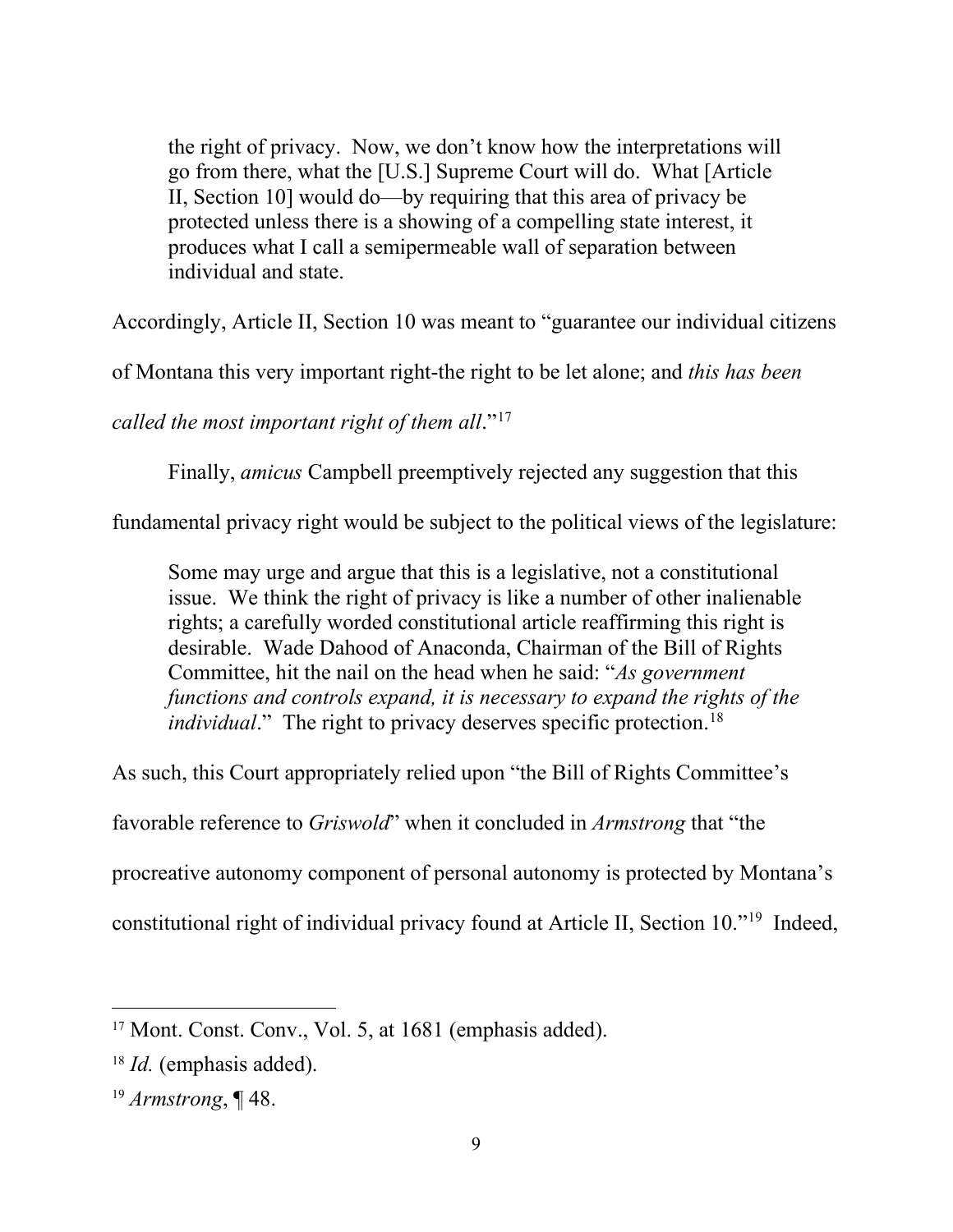the Court correctly recognized this must be so, because to imbue the legislature with the right *to deny* this procreative autonomy "in favor of birth," would "necessarily" recognize the opposite, that the legislature would also have "the power to require abortion[.]"<sup>20</sup>

In further discussions on whether to amend Article II, Section 10 as adopted, *amicus* Campbell once again reiterated the intention to use broad, general language to allow courts to later expound upon the scope of the right, noting that there "was much discussion before our committee, and why not try to define the right, to put in specific examples. *But it is our feeling that once you do that, you are running a risk that you may eliminate other areas in the future which may be developed by the court*.["21](#page-14-1) Delegate Burkhardt eloquently drove this critical point home:

I think those who write a Bill of Rights have something of the same goal in mind. *They don't want a precise, hidebound kind of inescapable statement that has to be put into the statutes. What they're looking for is the soul of a document, the living, growing reality.* And I think this group has demonstrated soul, not only in this section but in some of the sections just ahead of us—the right to know, the right to privacy, which I hope we'll get to eventually. But it seems to me that what we're dealing with here is an expression of poetry which, nevertheless, is a kind of a safety net under the high wire in the circus. And while it may not serve every situation, there may be an occasion of blatant abuse when the safety net is needed and

<span id="page-14-0"></span><sup>20</sup> *Armstrong*, ¶ 49 (emphasis added) (invoking the horror of state-imposed "eugenics by involuntary sterilization" upheld by the U.S. Supreme Court in *Buck v. Bell*, 274 U.S. 200 (1927)).

<span id="page-14-1"></span><sup>21</sup> Mont. Const. Conv., Vol. 6, at 1851 (emphasis added).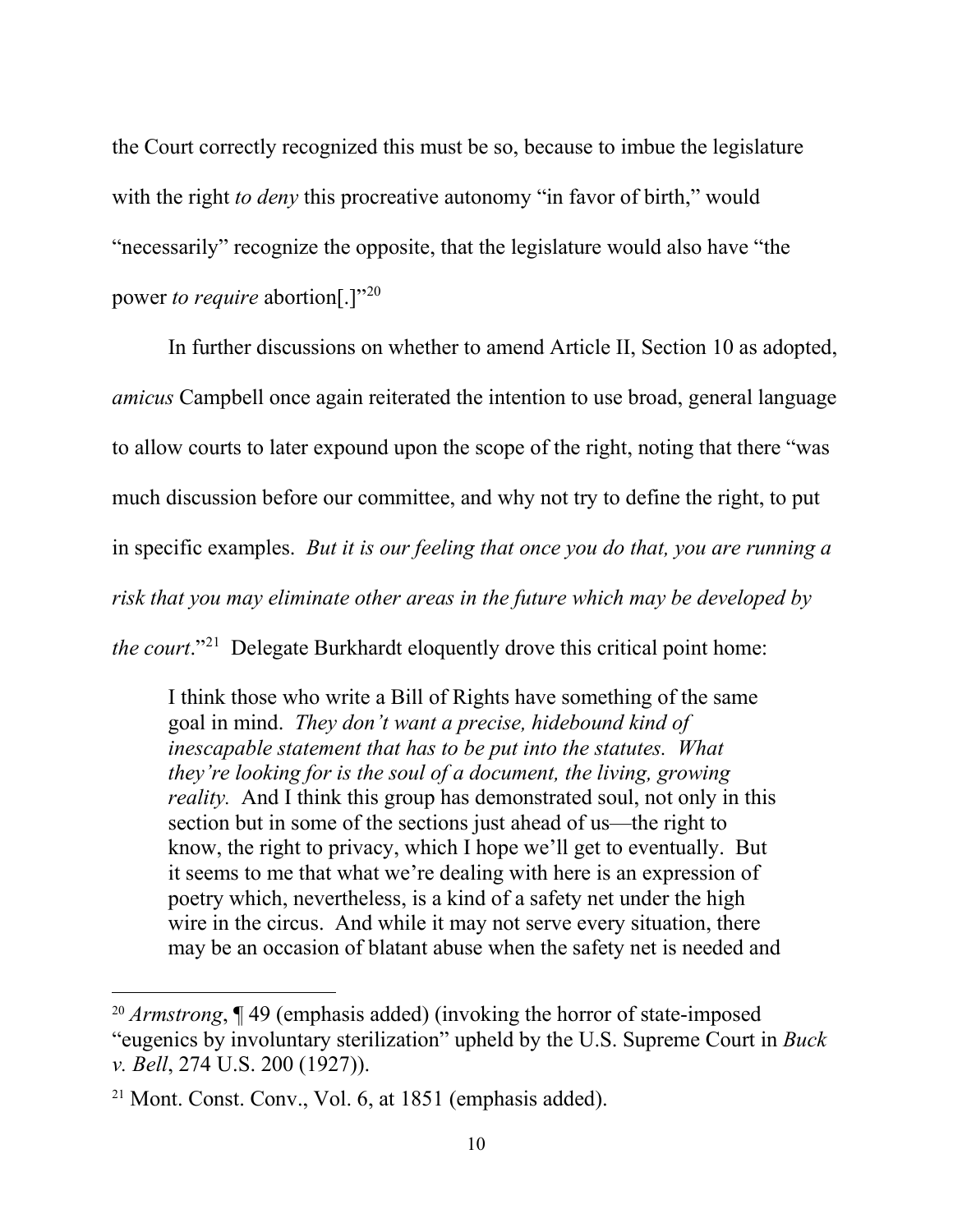it will be there and it will serve a very important function. Therefore, I'd like to get to the language of the original committee, for, *while it is somewhat imprecise, it's the kind of poetry that a court that's concerned for justice can work with and the future can find hope in*. [22](#page-15-1)

In short, the Attorney General is simply wrong in his assertions that the Delegates meant to leave this critical, fundamental right to the vagaries of the partisan political branches. As plainly documented, their oft-expressed intent was the polar opposite.

## <span id="page-15-0"></span>**2. The Delegates' discussions and framing of Article II, Section 9 bolsters the conclusion that the Delegates intended the right of privacy to be broad and construed by the courts.**

Article II, Section 9—"the "right to know" provision—was one of the more vigorously debated provisions in the Declaration of Rights. As ratified, it provides that "[n]o person shall be deprived of the right to examine documents or to observe the deliberations of all public bodies or agencies of state government and its subdivisions, except in cases in which the demand of individual privacy clearly exceeds the merits of public disclosure."<sup>23</sup> The "individual privacy" addressed is the right enshrined in Section 10, and "delegates quickly zeroed in on the most

<span id="page-15-1"></span><sup>22</sup> Mont. Const. Conv., Vol. 5, at 1665 (emphasis added).

<span id="page-15-2"></span><sup>23</sup> Mont. Const., Art. II, § 9.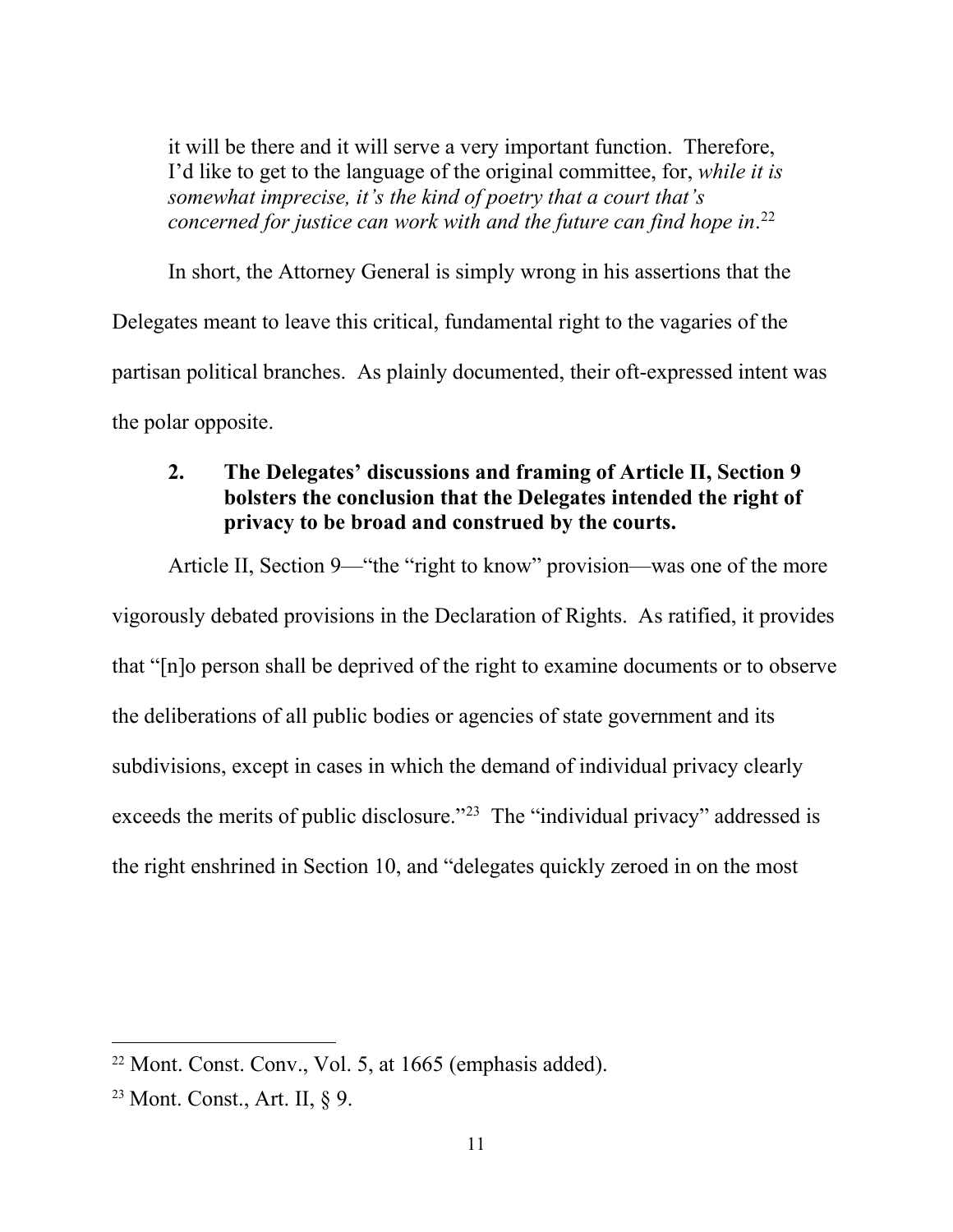contentious issue implicit in this section: the proper balance between the right to know and the right to privacy," two critical, but possibly conflicting, rights.<sup>[24](#page-16-2)</sup>

### *a. The Delegates rejected a role for the legislature to articulate the scope of Montanans' right to privacy.*

<span id="page-16-0"></span>As later recounted by *amicus* Ellingson, this debate was quite vigorous. Concerned that the right to privacy could limit the right to know, Delegate Cate proposed limiting the right to privacy by adding the language "as may be provided by law" to the end of the provision. This proposal was met with fierce resistance. Delegate Eck countered that the intent of the Bill of Rights Committee was for the courts—not the legislature—to determine the scope of the right to privacy. Delegate Foster reiterated that intent: "in fact, the courts would have to strike the balance between the merits of public disclosure and the merits of privacy, and our committee had faith in our courts to strike this balance. And *we did not feel that this particular provision should be left to the Legislature to interpret*."[25](#page-16-3)

<span id="page-16-1"></span>Delegate Martin, "a long-time newspaperman," moved to delete Article II, Section 9 in its entirety because he believed the privacy exception was so broad that it could harm the right to know. But Delegate Dahood rose to "give an impassioned defense of the Committee's report," and the Convention voted down

<span id="page-16-2"></span> $24$  Ellingson, at 66.

<span id="page-16-3"></span><sup>&</sup>lt;sup>25</sup> *Id.* at 66-67 (citing Mont. Const. Conv., Vol. 5, at 1671-72) (emphasis added).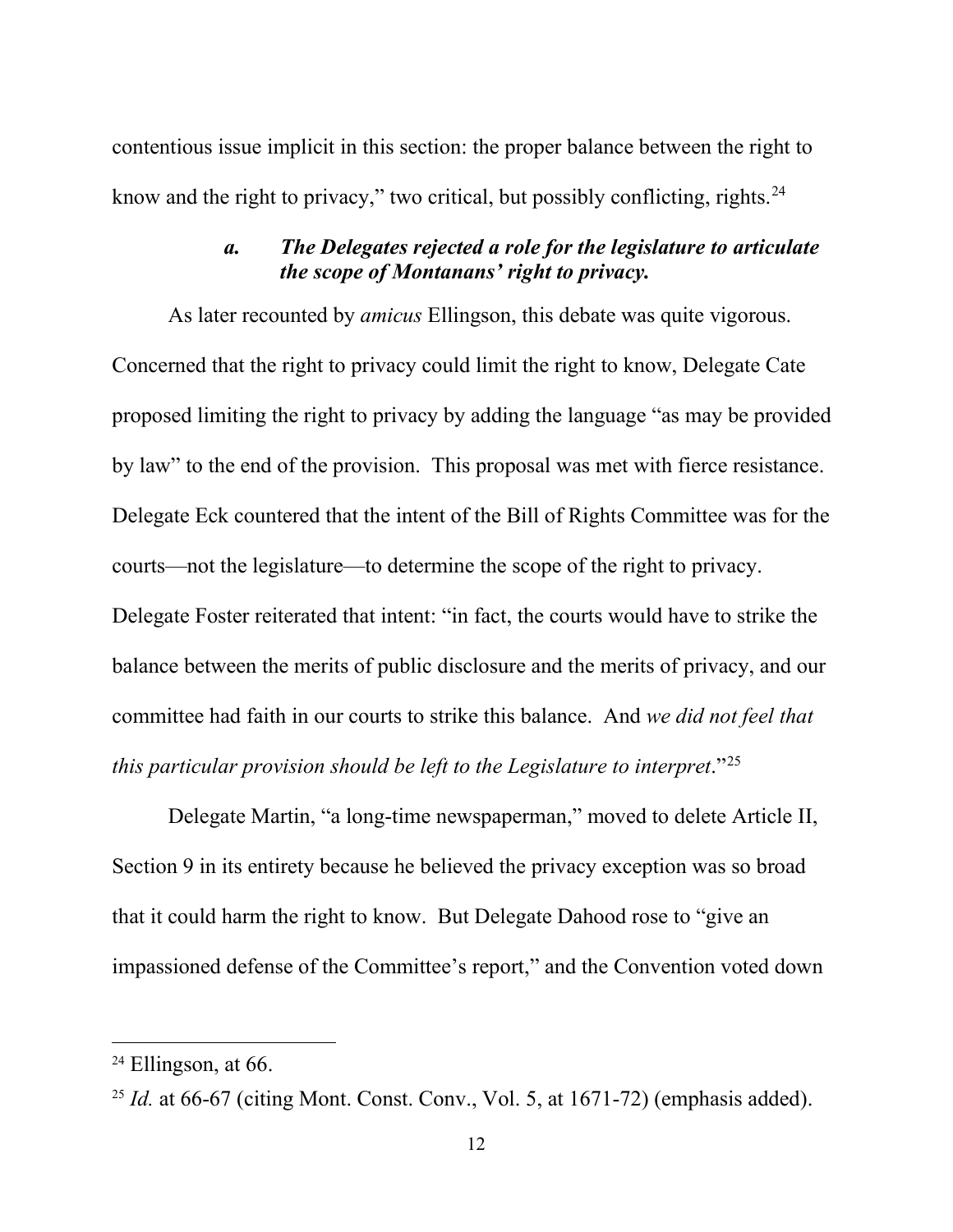Delegate Martin's motion. When debate resumed on whether to amend Section 9 to include the language "as may be provided by law," Delegate Brown expressed a concern that leaving this decision up to the courts would open the floodgates of litigation. In response, Delegate Schiltz accused Delegate Brown of "throwing up a smokescreen," expressing confidence in the courts to resolve any litigation efficiently. Delegate Schiltz again expressed the Convention's common refrain: "I don't think this kind of language belongs in the Bill of Rights anywhere. I think we're announcing principles here, and *we shouldn't be referring things to the Legislature from the Bill of Rights*."[26](#page-17-2) In the end, the amendment was rejected by a vote of 56-30, Section 9 was adopted by voice vote, and the Delegates firmly rejected a legislative role in interpretation of Montanans' individual privacy right.<sup>[27](#page-17-3)</sup>

### *b. When given one more chance to empower the legislature to define the scope of the right to privacy, the Delegates said no.*

<span id="page-17-0"></span>Nine days later, as a result of pressure from the news media, Delegate Dahood moved to suspend the rules for the purpose of reconsidering the provision.[28](#page-17-4) He proposed to amend Section 9 to provide a right to know "except in cases in which the legislature, subject to court interpretation, shall have determined

<span id="page-17-2"></span><span id="page-17-1"></span> $26$  Ellingson, at 66-67; Mont. Const. Conv., Vol. 5, at 1677 (emphasis added).

<span id="page-17-3"></span><sup>27</sup> *Id.* (citing Mont. Const. Conv., Vol. 5, at 1679-80).

<span id="page-17-4"></span><sup>28</sup> *Id.* (citing Mont. Const. Conv., Vol. 7, at 2482).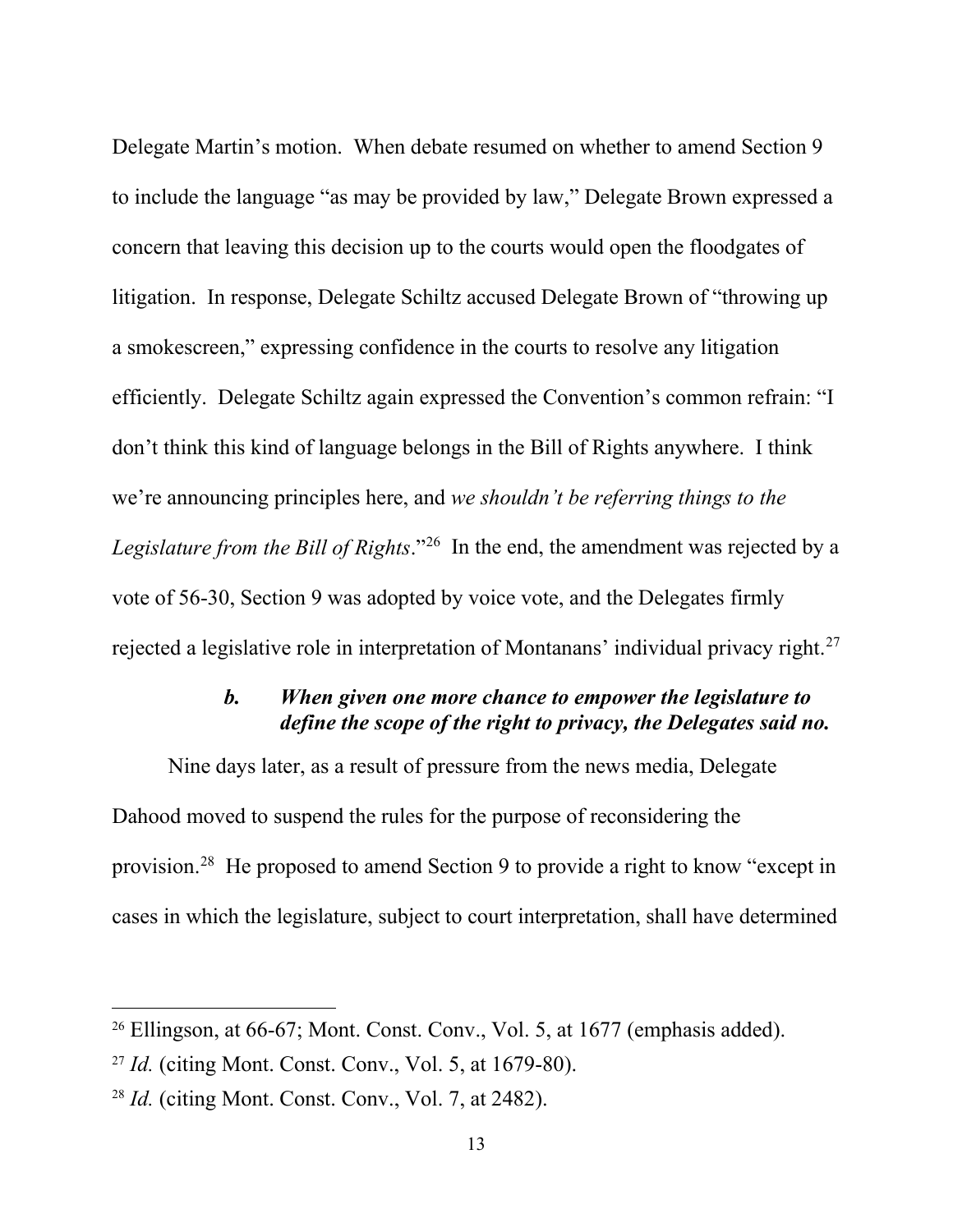that the demands of individual privacy exceed the merits of public disclosure."[29](#page-18-0)  This proposed amendment was met with stiff opposition from the other Delegates. For the first time during the Convention, Delegate Blaylock—Vice Chairman of the Bill of Rights Committee—opposed Chairman Dahood. He insisted that the language adopted by the Delegates should stand: "it was very carefully worked out in the Bill of Rights Committee. We all agreed to it, and then it was presented to this Committee of the Whole, where it was debated very thoroughly. We have many legal people in this room, and they—and we adopted it."<sup>[30](#page-18-1)</sup>

Apparently unpersuaded, Delegate Davis next moved to delete Section 9 entirely, arguing again for a role for the legislature, and as the rigorous debate ensued, Convention President Graybill took the unusual step of asking to be relieved of the Chair in order to speak on the issue:

I rise with some hesitation to oppose the Chairman of the committee on this matter, but I do so partly because I notice that he rises with some reluctance himself to change this language. . . . *[A] Bill of Rights is the document of the Constitutional Convention and of the Constitution* . . . *[i]t is our statement of the rights of the people* . . . *and this language says that we'll give it to the Legislature.* Now, I don't—I'm not against giving lots of things to the Legislature . . . but *we should not push on the Legislature the duty of determining what the rights of the people are in this state.*[31](#page-18-2)

<span id="page-18-0"></span><sup>29</sup> Ellingson, at 68-69 (citing Mont. Const. Conv., Vol. 7, at 2484).

<span id="page-18-1"></span><sup>30</sup> *Id.* at 69 (quoting Mont. Const. Conv., Vol. 7, at 2485).

<span id="page-18-2"></span><sup>&</sup>lt;sup>31</sup> *Id.* at 69-70 (citing Mont. Const. Conv., Vol. 7, at 2488, 2491); Mont. Const. Conv., Vol. 7, at 2496-97 (emphasis added).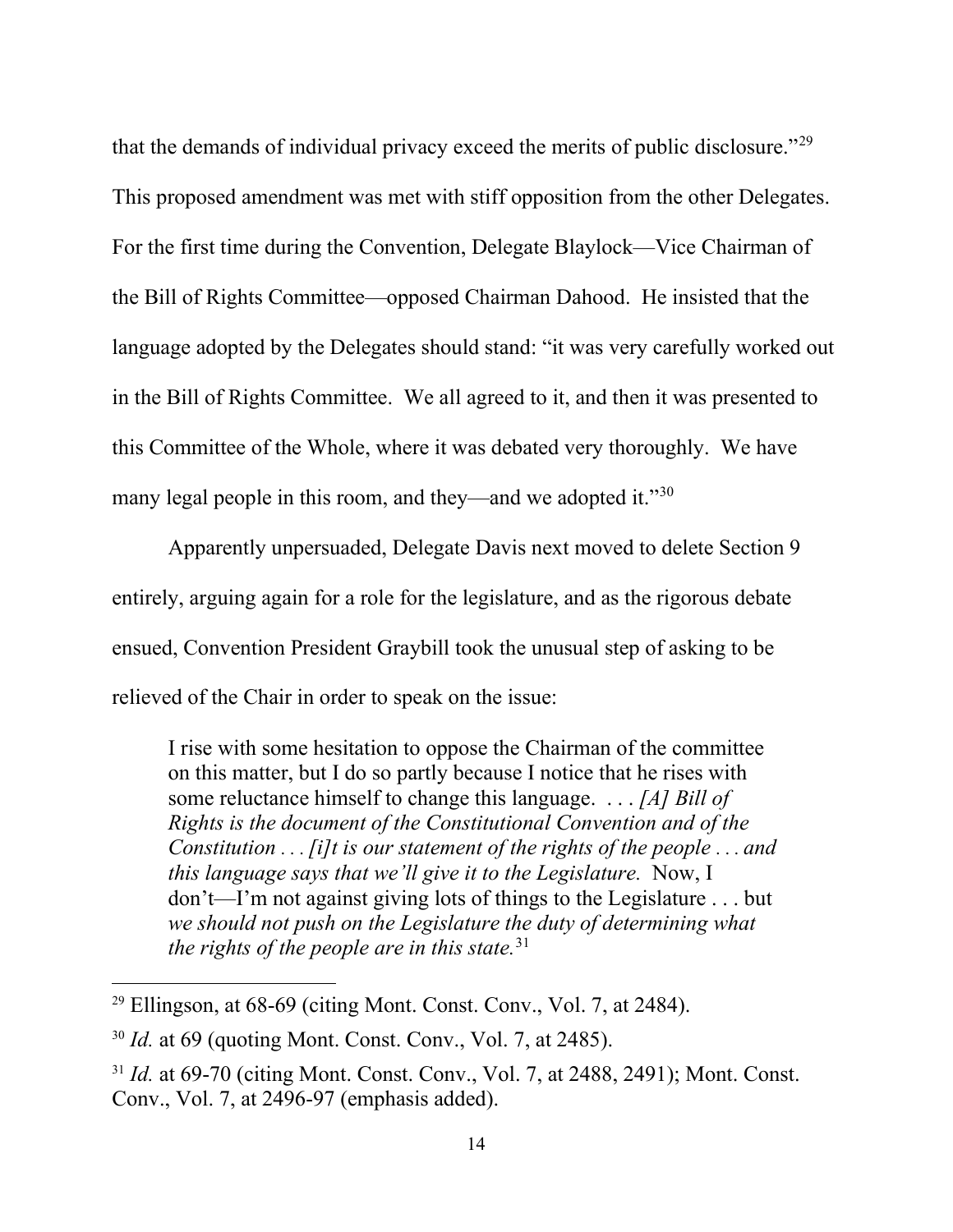Following this speech, by an overwhelming vote of 16-70, the Delegates firmly and finally rejected the proposed amendment to allow the legislature to construe and cabin the right to privacy, and the language of Section 9 was ultimately adopted as originally proposed by the Bill of Rights Committee.[32](#page-19-1)

In sum, the Convention transcripts demonstrate the Delegates' unwavering resolve to include in the Declaration of Rights a broad right to individual privacy that the judiciary—*not* the legislature—would construe, lest this fundamental right be subject to change every two years along with Montana's roster of legislators. Contrary to the Attorney General's argument, the Delegates emphatically *rejected*  the idea that this fundamental right be left to the discretion of the legislature.

#### <span id="page-19-0"></span>**B.** *ARMSTRONG* **IS CONSISTENT WITH THE DELEGATES' INTENT, AND** *STARE DECISIS* **COMPELS THIS COURT TO UPHOLD IT.**

Inherent in the Delegates' decision to entrust the judiciary with articulating the boundaries of the fundamental rights set forth in Article II was their understanding that the courts would interpret the Declaration of Rights consistent with both the Delegates' original intent and the demands of an evolving society. That is exactly what this Court did in *Armstrong*.

<span id="page-19-1"></span><sup>32</sup> Ellingson, at 71 (citing Mont. Const. Conv., Vol. 7, at 2636-37, 2498).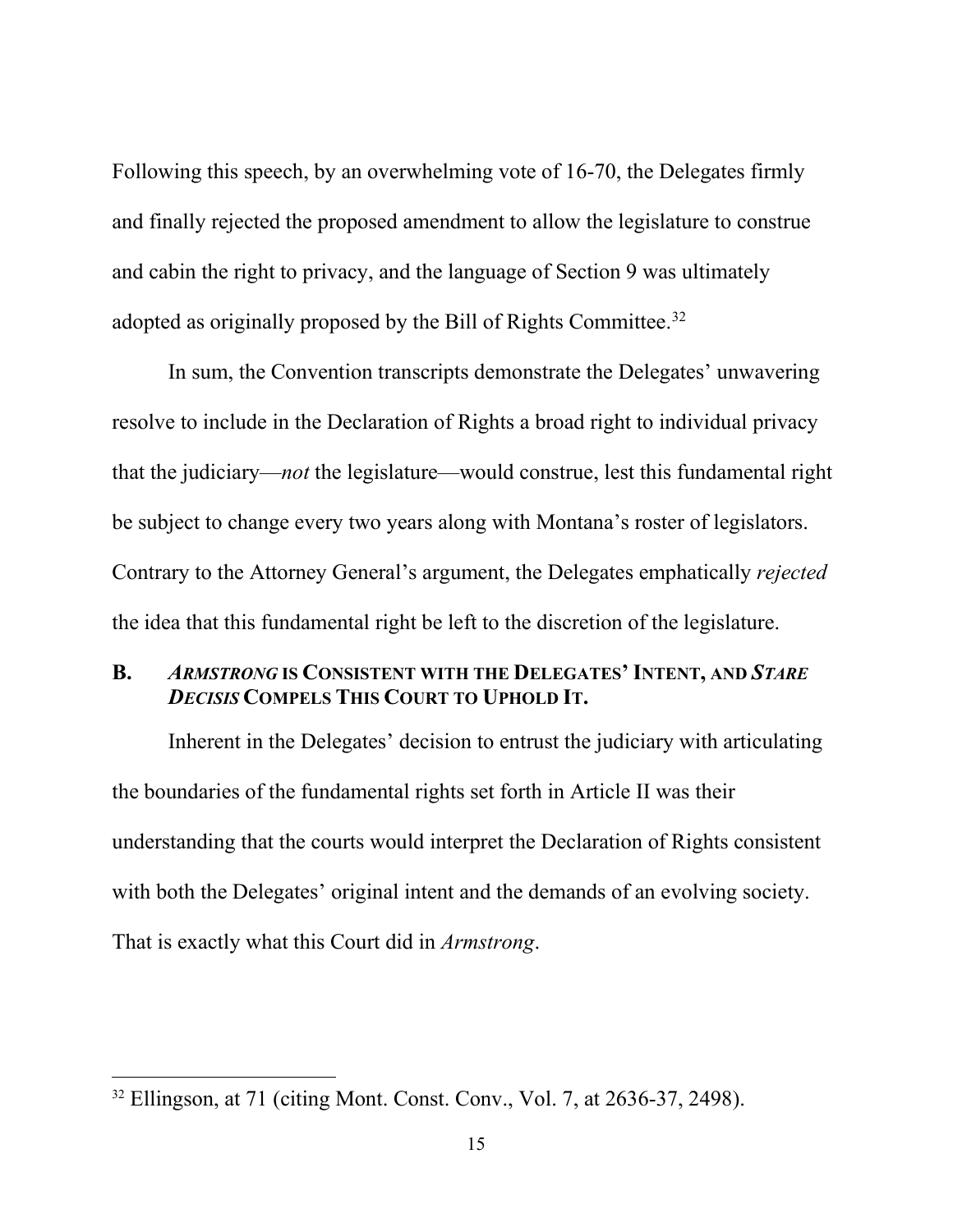## <span id="page-20-0"></span>**1.** *Armstrong* **correctly sets forth the Delegates' intent underlying the right to privacy in Article II, Section 10.**

As *amici* have done in this Brief, this Court in *Armstrong* took a deep dive into the Convention transcripts, other related historical documents, and pertinent law review articles. Based upon this history, and on case law addressing the right to privacy, the Court correctly recognized that the Delegates "intended this right of privacy to be expansive," to "exceed[] even that provided by the federal constitution," and to that end, "the Bill of Rights Committee proposed 'a broad provision to permit flexibility to the courts in resolving the tensions between public interest and privacy.'"[33](#page-20-2) The Court then completed the task with which the Delegates entrusted it: the Court construed the scope of the right to privacy consistent with the purposes underlying Article II, Section 10 and the evolution of society and its circumstances.

<span id="page-20-1"></span>In reaching its conclusion in *Armstrong* "that Article II, Section 10, protects a woman's right of procreative autonomy—here, the right to seek and to obtain a specific lawful medical procedure, a pre-viability abortion, from a health care provider of her choice," this Court appropriately noted the Bill of Rights Committee's repeated references to *Griswold* in the drafting of Article II, Section 10 and in its presentation and debate on the Convention floor. The Attorney

<span id="page-20-2"></span><sup>&</sup>lt;sup>33</sup> *Armstrong*,  $\mathbb{P}$  33-34 (original alterations omitted).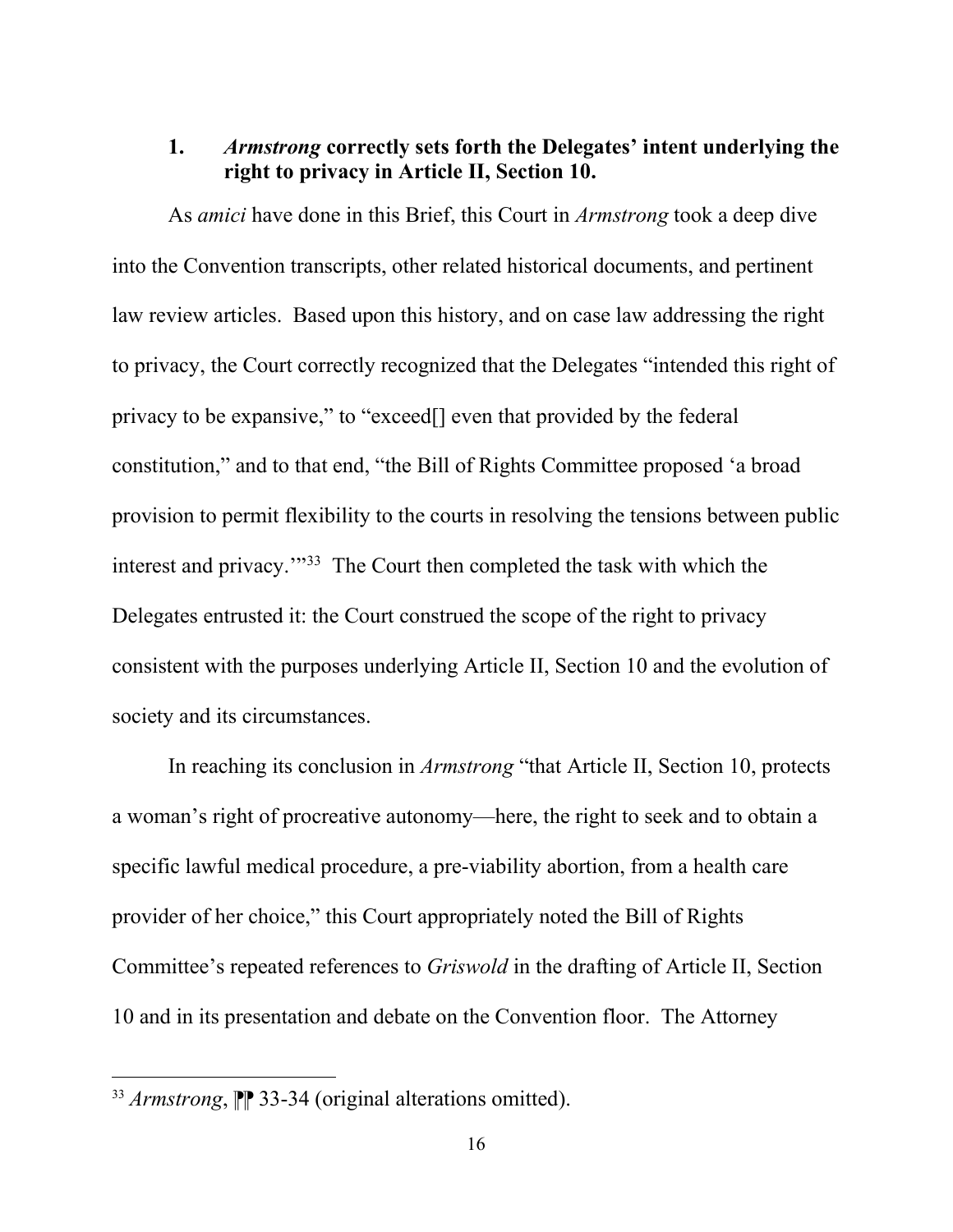General ignores those references completely—along with the Delegates' repeated statements regarding the intentionally broad scope of the right to privacy—in stating that "*Armstrong* remarkably located a right to pre-viability abortion in a constitutional provision meant to prevent government snooping."[34](#page-21-2) As shown above, no one who actually reviews the Convention transcripts can credibly conclude that the Delegates meant with their adoption of Article II, Section 10, to protect only against "government snooping." That is pure partisan politics speaking, nothing more, which nicely demonstrates why the Delegates correctly, and presciently, left interpretation of this fundamental right to the judiciary, not to the legislature or executive branch.

#### <span id="page-21-0"></span>**2. The Attorney General misconstrues Delegate Dahood's statement regarding a rejected amendment to Article II, Section 3.**

<span id="page-21-1"></span>At its core, the Attorney General's argument for overturning *Armstrong*  relies upon the false assertion that"[t]he framers of the Montana Constitution expressly rejected *Armstrong*'s holding that the Declaration of Rights includes a right to abortion."[35](#page-21-3) The sole support provided for this position is a statement

<span id="page-21-2"></span><sup>&</sup>lt;sup>34</sup> State's Br. at 18.

<span id="page-21-3"></span><sup>35</sup> *Id.* at 19.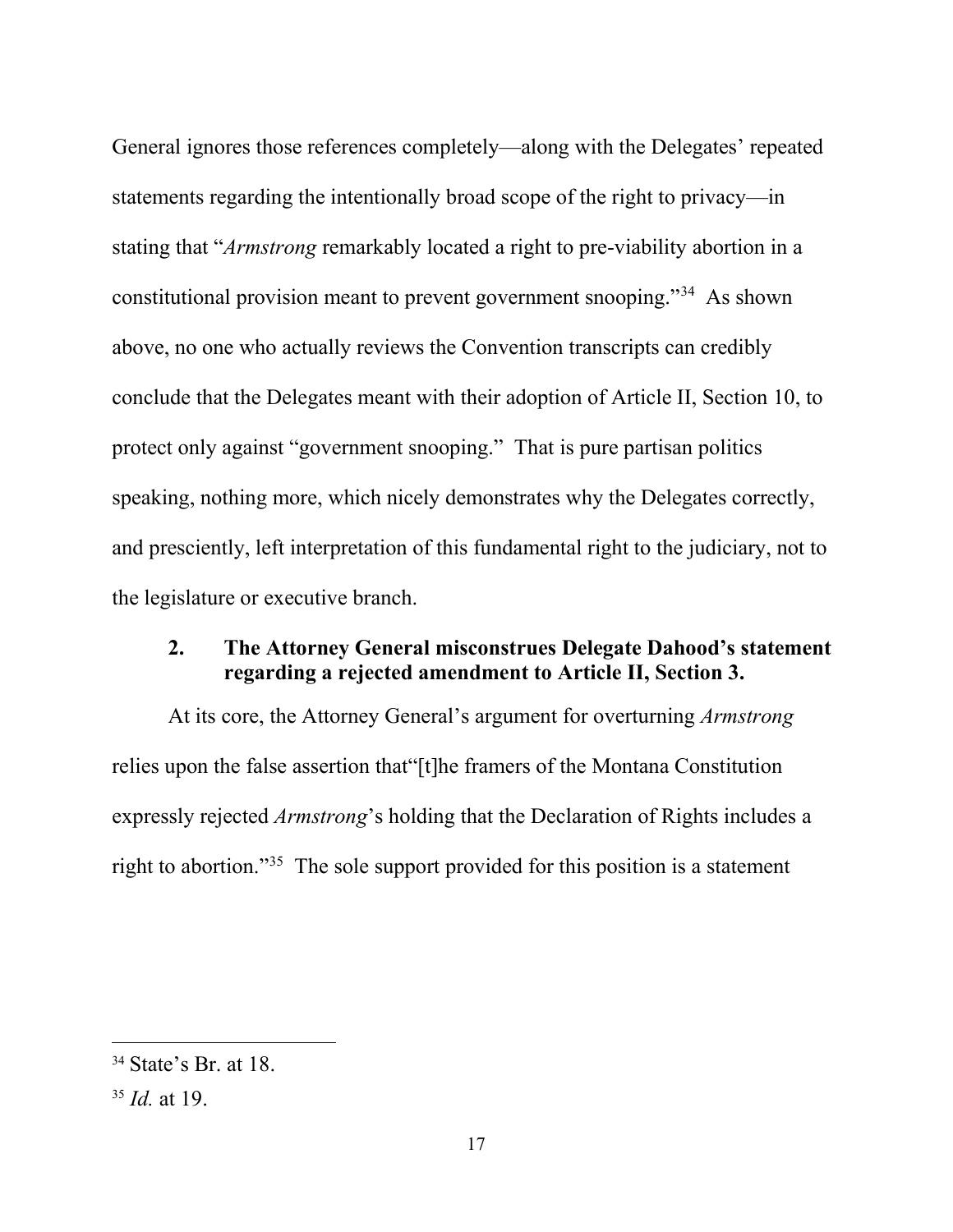made by Delegate Dahood with respect to *Article II, Section 3* on the meaning of inalienable rights, not *Article II, Section 10* on individual privacy.[36](#page-22-0)

Section 3 provides, in relevant part, that "[a]ll persons are born free and have certain inalienable rights."[37](#page-22-1) Delegate Kelleher proposed to amend the provision by replacing the word "born" with "conceived," stating that he "would leave to the courts the meaning of when a 'person' is conceived."[38](#page-22-2) Delegate Dahood rose in opposition, explaining that Delegate Kelleher was "attempting to . . . by constitutional command, prohibit abortion in the state of Montana."[39](#page-22-3) Delegate Dahood explained further:

That issue was brought before the committee. We decided that we should not deal with it within the Bill of Rights. It is a legislative matter insofar as we are concerned. The world of law has for centuries conducted a debate as to when a person becomes a person, at what particular state, at what particular time; and we submit that this particular question should not be decided by this delegation*. It has no part at this time within the Bill of Rights of the Constitution of the State of Montana*, *and we oppose it for that reason*. [40](#page-22-4) 

Following this brief exchange between Delegates Kelleher and Dahood

regarding this longstanding philosophical debate, the Kelleher "personhood"

<span id="page-22-0"></span><sup>36</sup> State's Br. at 19.

<span id="page-22-1"></span><sup>37</sup> Mont. Const., Art. II, § 3.

<span id="page-22-2"></span><sup>38</sup> Mont. Const. Conv., Vol. 5, at 1640.

<span id="page-22-3"></span><sup>39</sup> *Id.*

<span id="page-22-4"></span><sup>40</sup> *Id.* (emphasis added).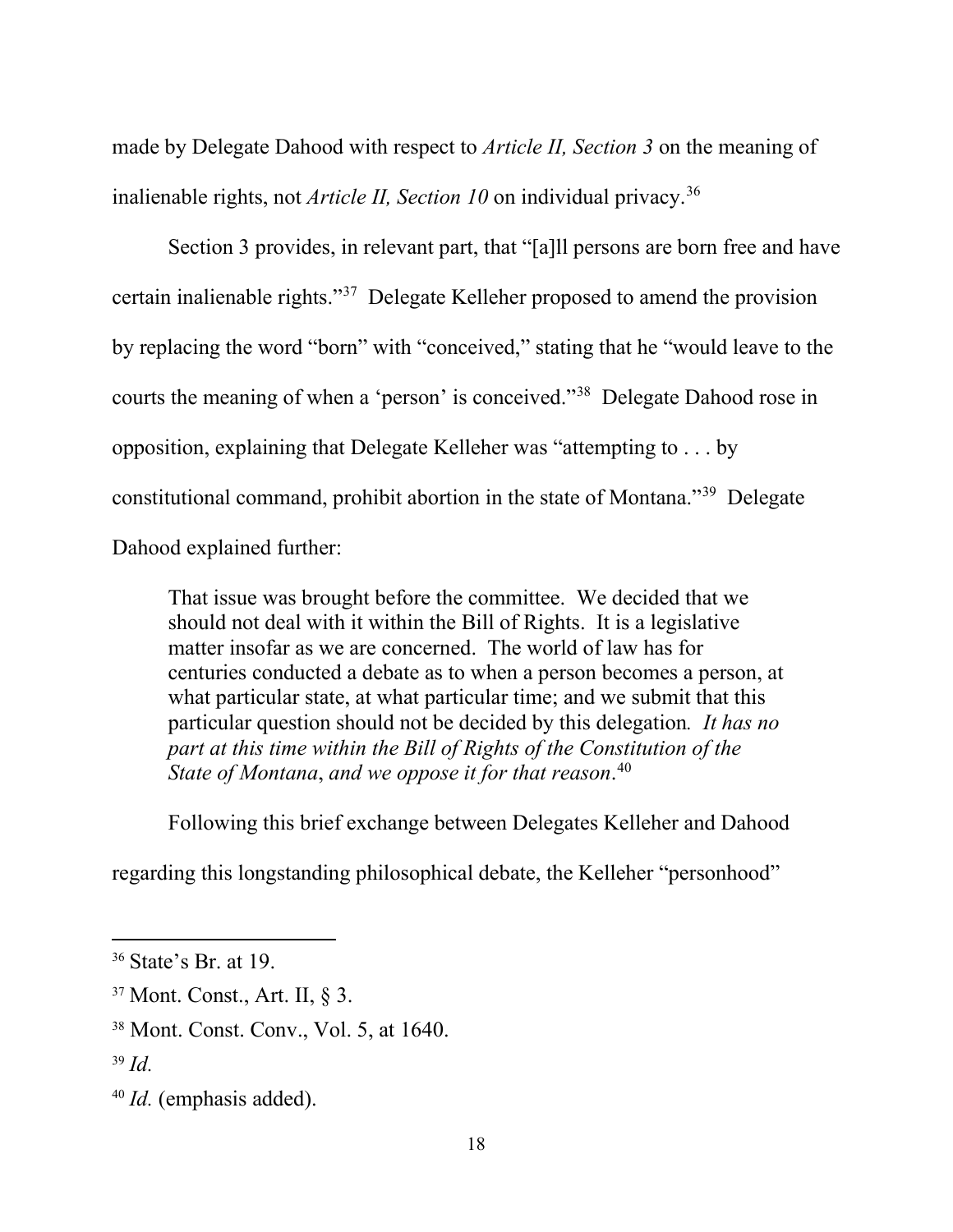amendment—again, not an amendment to Article II, Section 10, but to Section 3 was overwhelming rejected, without further debate, on a 15-71 roll call vote.<sup>41</sup> The Attorney General's attempt to turn this rejected amendment to the inalienable rights section into a grant of power to the legislature to construe the individual right of privacy in whatever manner a given roster of legislators might care to, even if that means destroying the right, is nonsensical. If that were true, the right to privacy would be, at best, whimsical—far from the fundamental right the Delegates fervently sought to protect. As the Convention's transcripts plainly establish, that was decidedly *not* the intent of the Delegates regarding the right they identified and protected as the most important right of all.<sup>[42](#page-23-3)</sup>

#### **3. The Doctrine of** *Stare Decisis* **Should Apply in this Case.**

<span id="page-23-1"></span><span id="page-23-0"></span>As this Court has long recognized, *stare decisis* "is of fundamental and central importance to the rule of law," and it "reflects our concerns for stability, predictability and equal treatment."<sup>43</sup> Although, as the Attorney General points

<span id="page-23-2"></span><sup>41</sup> Mont. Const. Conv., Vol. 5, at 1640.

<span id="page-23-3"></span><sup>42</sup> Mont. Const. Conv., Vol. 5, at 1681.

<span id="page-23-4"></span><sup>43</sup> *State v. Gatts*, 279 Mont. 42, 51 (1996) (quoting *Formicove, Inc. v. Burlington N.*, 207 Mont. 189, 194 (1983)).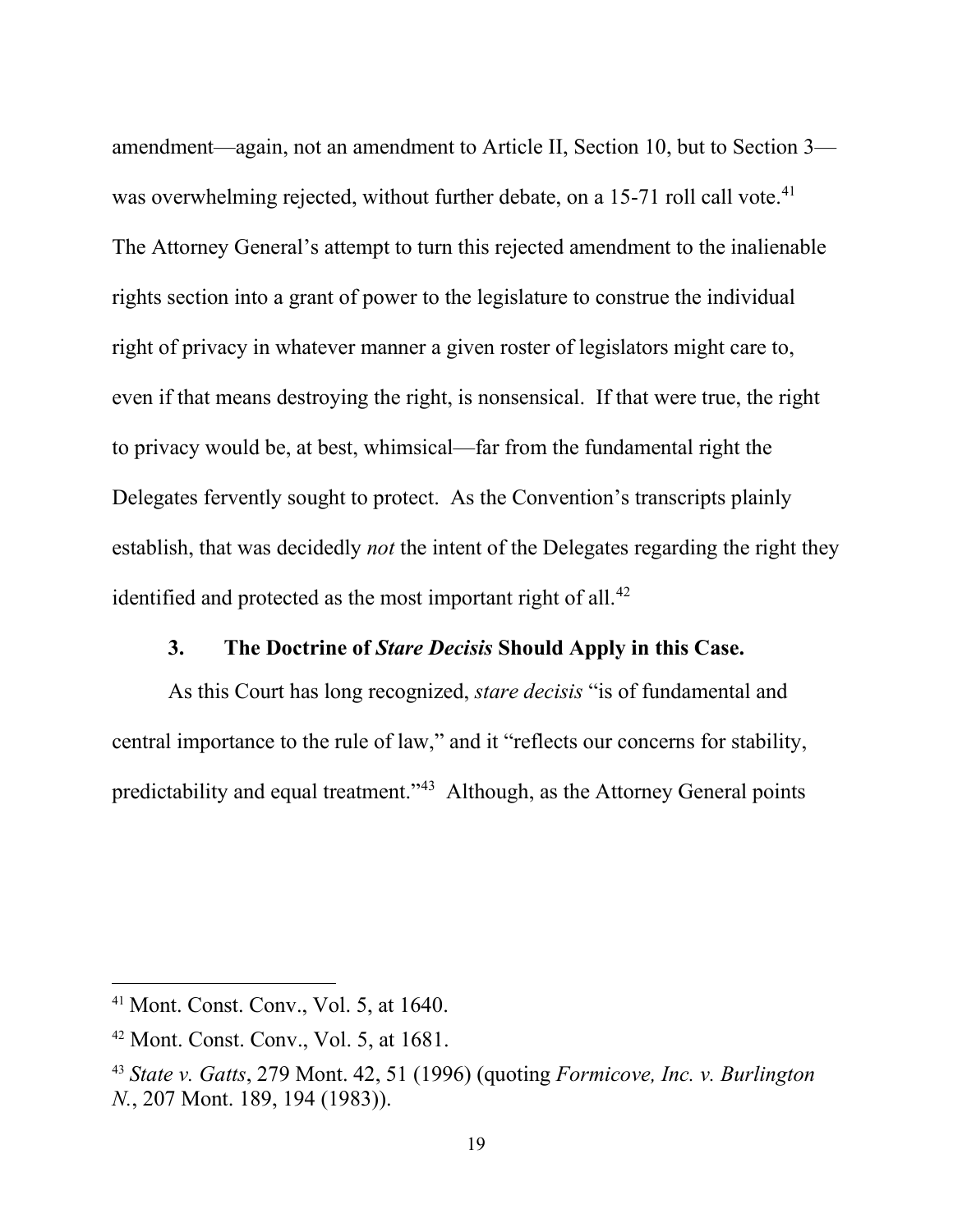out, *stare decisis* does not require this Court to "follow a 'manifestly wrong decision,'"[44](#page-24-1) following precedent "is this Court's 'preferred course.'"[45](#page-24-2)

As documented above, the Delegates' intent underlying Article II, Section 10 is quite clear. *Gryczan* and *Armstrong* got that intent precisely right. Because the State cannot establish that this Court's holding in *Armstrong* is manifestly wrong, *stare decisis* instructs that it be upheld. A half-century after the Convention Delegates expressed their intent, and thirty years after *Armstrong*  properly effectuated that intent, is simply too late to contrive a rationale to strip away rights so long accepted and relied upon. *Amici* implore this Court to stand firm. The Court got this right and should affirm *Armstrong*, not reverse it.

### **IV. CONCLUSION**

<span id="page-24-0"></span>*Armstrong* is entirely consistent with the intent underlying Article II, Section 10. As the Delegates intended, Montanans' individual right to privacy the right to personal autonomy and to be let alone—is not subject to the political pendulum; it is absolute, fundamental. As society and its circumstances evolve over time, the boundaries of these fundamental rights have and will continue to shift. But that movement is slow, careful, and considered—unlike legislative

<span id="page-24-1"></span> $44$  State's Br. at 16.

<span id="page-24-2"></span><sup>45</sup> *City of Missoula v. Sadiku*, 2021 MT 295, ¶ 13 (quoting *Formicove*, 207 Mont. at 194; *Certain v. Tonn*, 2009 MT 330, ¶ 19).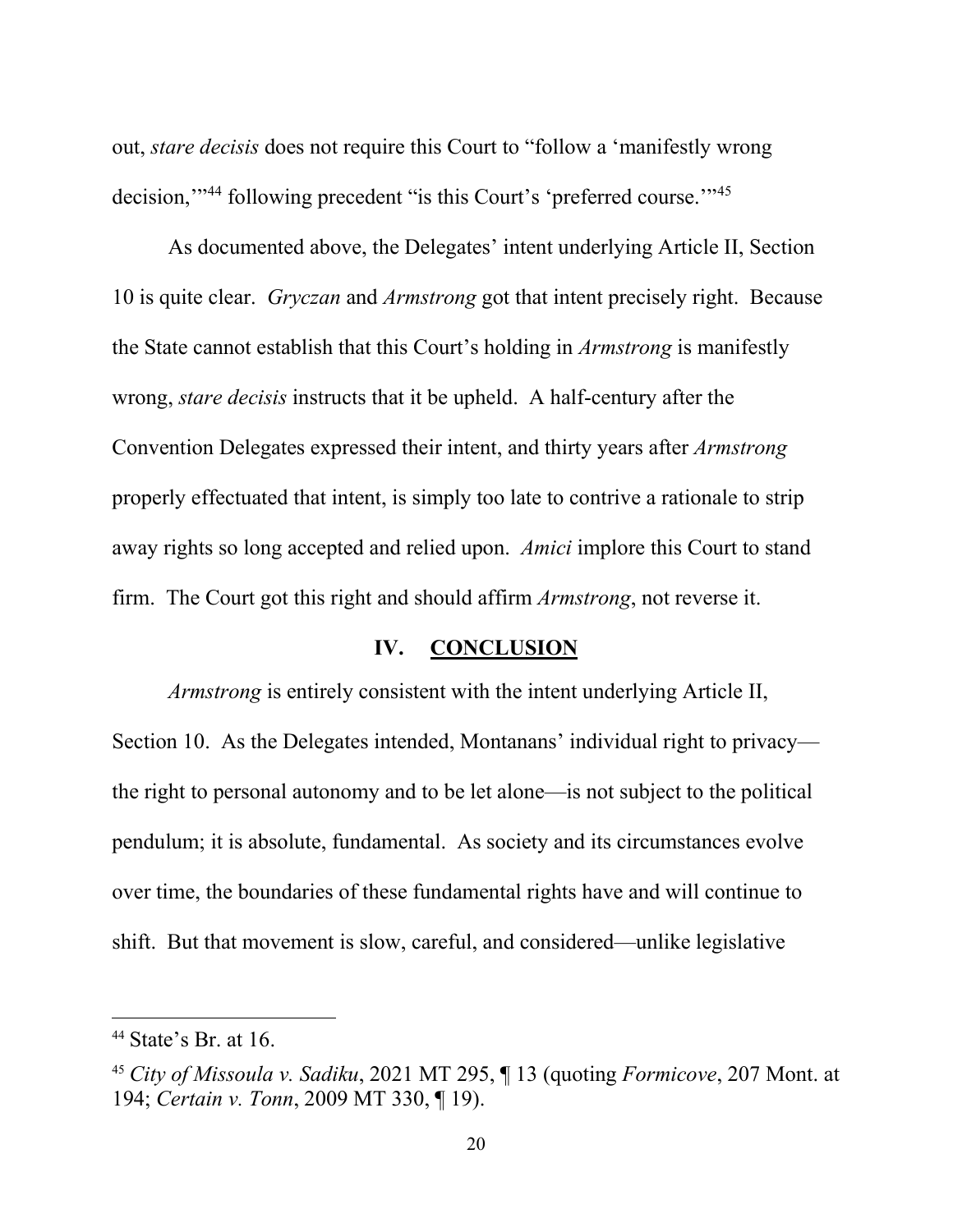decisions. And it *adds* rights; it does not *delete* them. As the Delegates emphatically asserted, it is the province of the judiciary, the one nonpartisan branch of government, to determine where those boundaries lie. In *Armstrong*, this Court properly followed its constitutional directive, taking into account the Delegates' intent that Montanans' right to privacy be construed broadly, and the fact that the Delegates—with their repeated citations to *Griswold—*intended that right to include the basic, bodily autonomy of reproductive freedom. Fifty years after the Delegates' intent was documented in the Convention's notes and research materials, and in the understanding of these *amici*, it is now up to this Court to protect that precious, and priceless, legacy.

Respectfully submitted this 24th day of March, 2022.

*/s/ Emily J. Cross* Emily J. Cross Kyle Anne Gray Brianne C. McClafferty Holland & Hart LLP 401 North 31st Street, Suite 1500, P.O. Box 639 Billings, MT 59103-0639

*Attorneys for Amici Montana Constitutional Convention Delegates and Research Staff*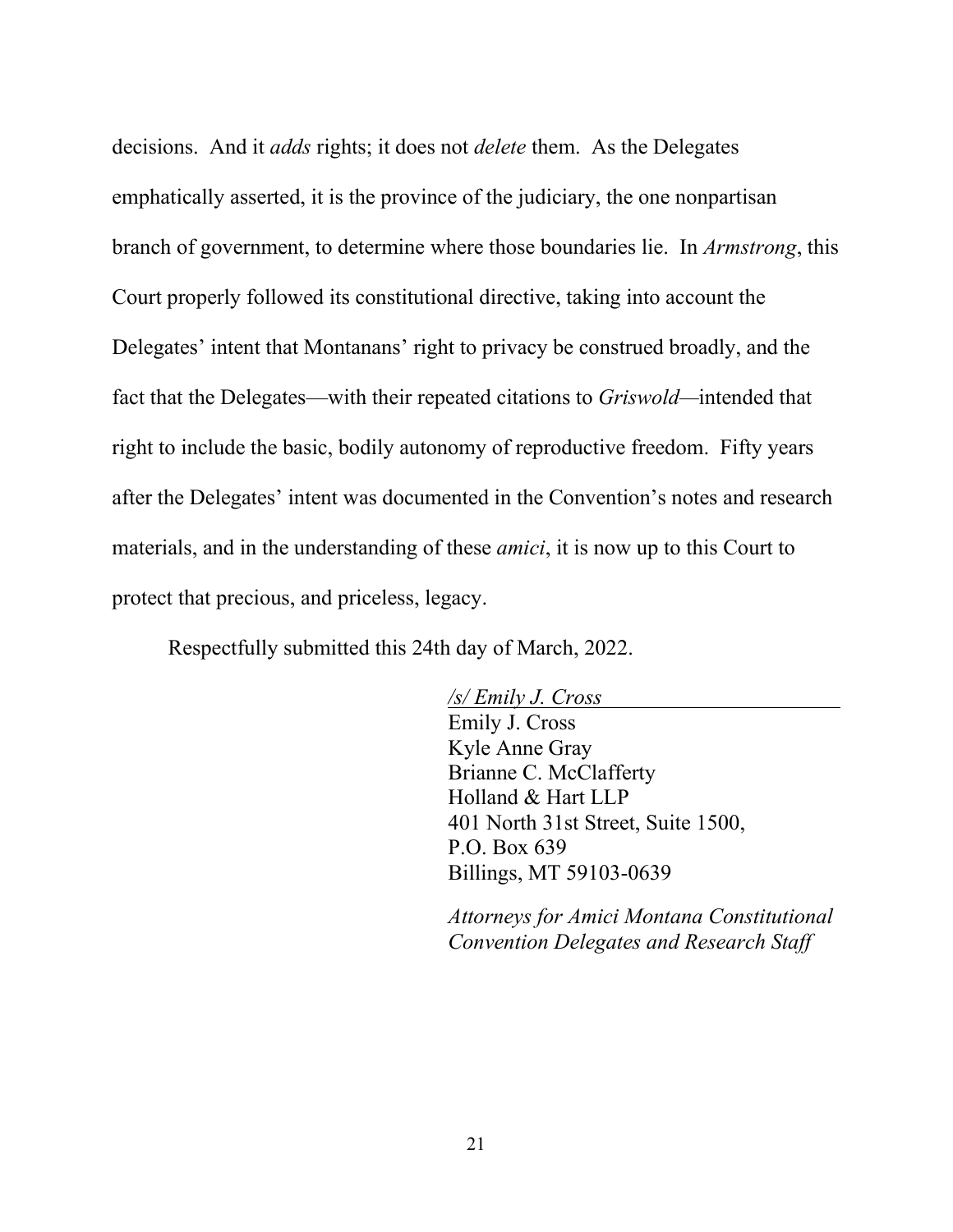#### **CERTIFICATE OF COMPLIANCE**

<span id="page-26-0"></span>The undersigned, Emily J. Cross, certifies that the foregoing complies with the requirements of Rules 11 and 12, Mont. R. App. P. The lines in this document are double spaced, except for footnotes and quoted and indented material, and the document is proportionately spaced with Times New Roman Font typeface consisting of fourteen characters per inch. The total word count is 5,000 words or fewer, excluding caption, table of contents, table of authorities, index of exhibits, signature blocks and certificate of compliance. The undersigned relies on the word count of the word processing system used to prepare this document.

/s/ *Emily J. Cross*

18393675\_v9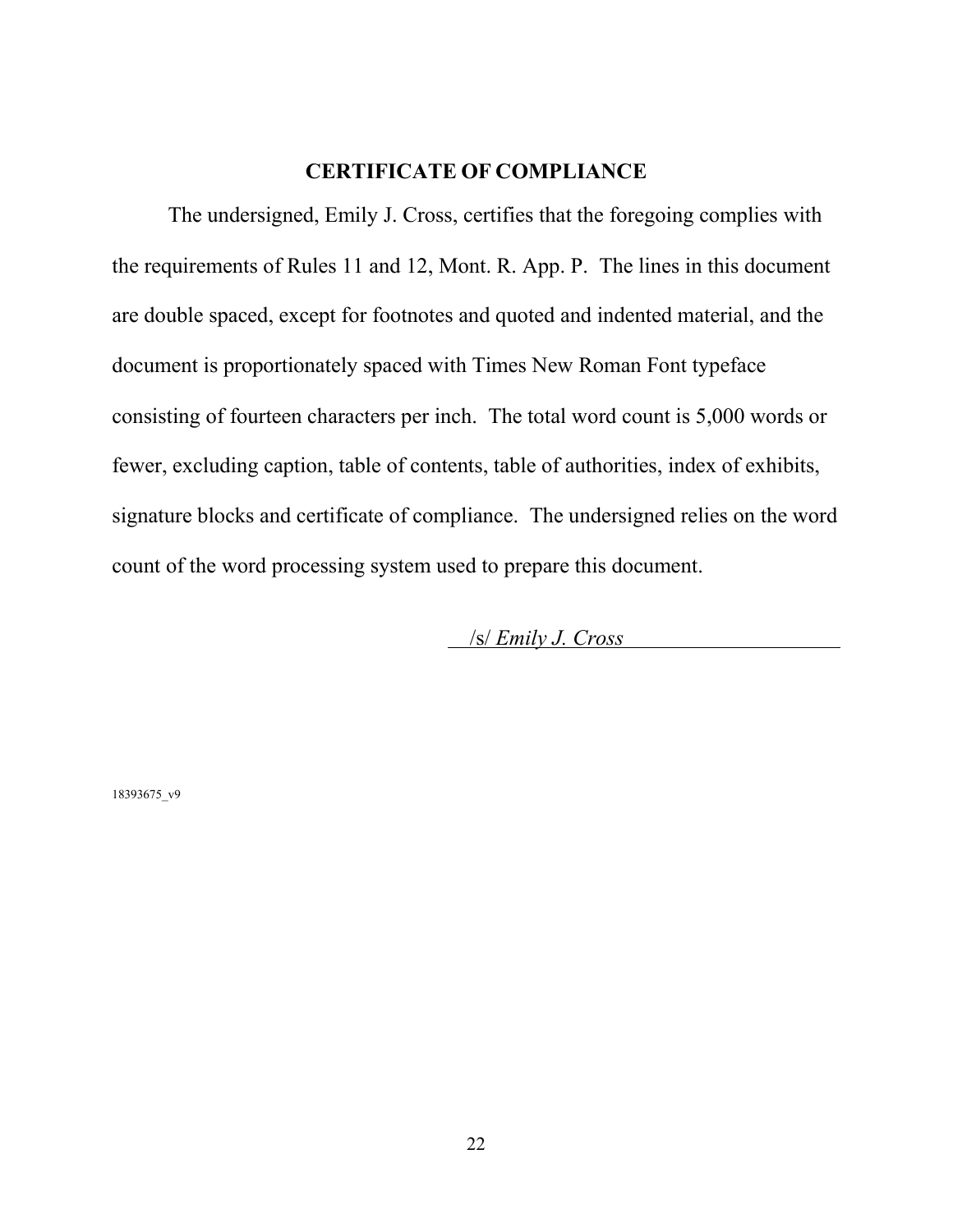#### **CERTIFICATE OF SERVICE**

I, Emily Jayne Cross, hereby certify that I have served true and accurate copies of the foregoing Brief - Amicus to the following on 03-24-2022:

Austin Miles Knudsen (Govt Attorney) 215 N. Sanders Helena MT 59620 Representing: State of Montana Service Method: eService

Kristin N. Hansen (Govt Attorney) 215 N. Sanders Helena MT 59601 Representing: State of Montana Service Method: eService

David M.S. Dewhirst (Govt Attorney) 215 N Sanders Helena MT 59601 Representing: State of Montana Service Method: eService

Kathleen Lynn Smithgall (Govt Attorney) 215 N. Sanders St. Helena MT 59601 Representing: State of Montana Service Method: eService

Brent A. Mead (Govt Attorney) 215 North Sanders Helena MT 59601 Representing: State of Montana Service Method: eService

Patrick Mark Risken (Govt Attorney) 215 N. Sanders Helena MT 59620-1401 Representing: State of Montana Service Method: eService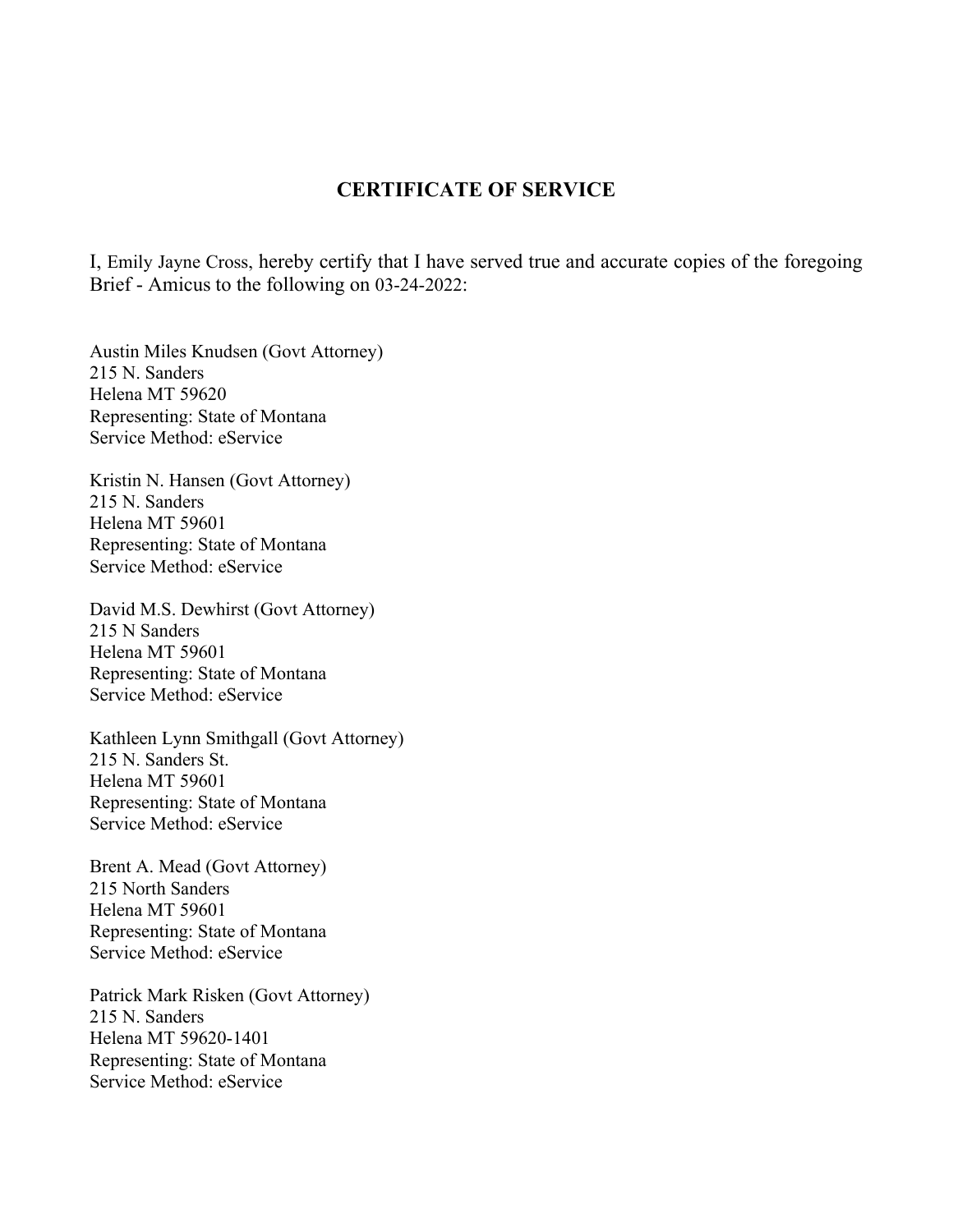Raphael Jeffrey Carlisle Graybill (Attorney) 300 4th Street North PO Box 3586 Great Falls MT 59403 Representing: Planned Parenthood of Montana, Joey Banks Service Method: eService

Gene R. Jarussi (Attorney) Bishop, Heenan & Davies 1631 Zimmerman Tr, No. 1 Billings MT 59102 Representing: Planned Parenthood of Montana, Joey Banks Service Method: eService

Akilah Maya Lane (Attorney) 2248 Deerfield Ln Apt B Helena MT 59601 Representing: ACLU of Montana Foundation, Inc., National Women's Law Center, Center for Reproductive Rights Service Method: eService

Kyle Anne Gray (Attorney) P.O. Box 639 Billings MT 59103 Representing: Delegates Service Method: eService

Brianne McClafferty (Attorney) 401 North 31st Street, Suite 1500 P. O. Box 639 Billings MT 59103-0639 Representing: Delegates Service Method: eService

Alexander H. Rate (Attorney) 713 Loch Leven Drive Livingston MT 59047 Representing: ACLU of Montana Foundation, Inc., National Women's Law Center, Center for Reproductive Rights Service Method: eService

Lindsay Beck (Attorney) 1946 Stadium Drive, Suite 1 Bozeman MT 59715 Representing: American College of Obstetricians and Gynecologists, American Academy of Family Physicians, American Academy of Nursing, American Academy of Pediatrics, Montana Chapter, American College of Medical Genetics and Genomics, American College of Nurse-Midwives, American College of Osteopathic Obstetricians and Gynecologists, American College of Physicians,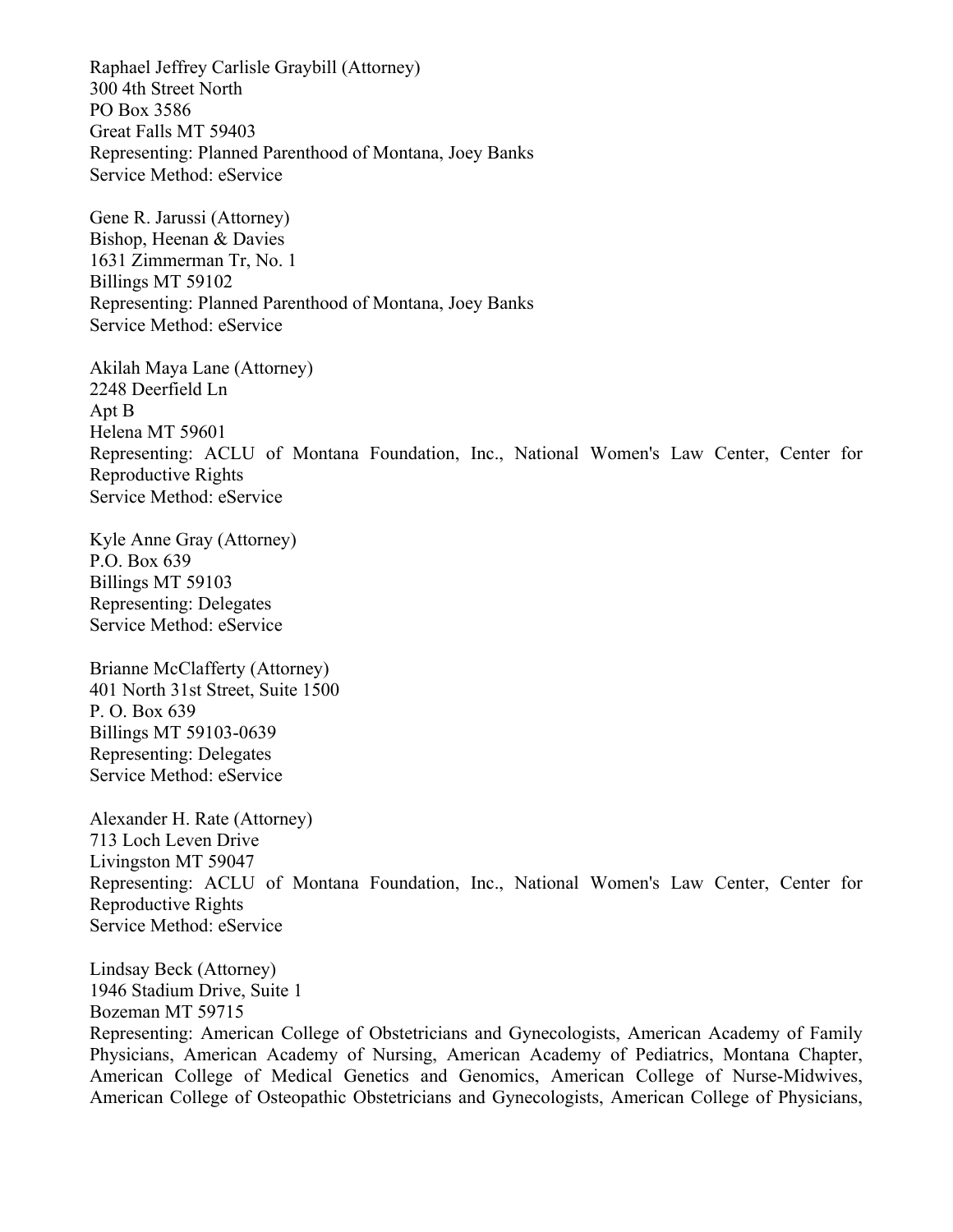American Gynecological and Obstetrical Society, American Medical Association, American Medical Women's Association, American Society for Reproductive Medicine, American Urogynecologic Society, Council of University Chairs of Obstetrics and Gynecology, American Academy of Pediatrics, National Association of Nurse Practitioners in Women's Health, Society for Adolescent Health and Medicine, Society for Maternal-Fetal Medicine, Society for Reproductive Endocrinology and Infertility, Society of Family Planning, Society of OB/GYN Hospitalists Service Method: eService

Matthew Prairie Gordon (Attorney) 1201 Third Ave Seattle WA 98101 Representing: Asian Institute on Gender-Based Violence, Aspen, Caminar Latino, Custer Network Against Domestic Abuse, Inc., District 4 Human Resources Development Council, Domestic and Sexual Violence Services, Idaho Coalition Against Sexual & Domestic Violence, Latinos United for Peace and Equity, Legal Voice, Montana Coalition Against Domestic and Sexual Violence, National Coalition Against Domestic Violence, Richland County Coalition Against Domestic Violence Service Method: eService

Mike Dennison (Interested Observer) Service Method: Conventional

Holly Michels (Interested Observer) Service Method: Conventional

Kimberly Parker (Attorney) 1875 Pennsylvania Avenue NW Washington DC 20006 Representing: Planned Parenthood of Montana, Joey Banks Service Method: Conventional

Hana Bajramovic (Attorney) 123 William St., Floor 9 New York NY 10038 Representing: Planned Parenthood of Montana, Joey Banks Service Method: Conventional

Alice Clapman (Attorney) 1110 Vermont Ave, NW Ste 300 Washington DC 20005 Representing: Planned Parenthood of Montana, Joey Banks Service Method: Conventional

Nicole Rabner (Attorney) 1875 Pennsylvania Avenue NW Washington DC 20006 Representing: Planned Parenthood of Montana, Joey Banks Service Method: Conventional

Alan Schoenfeld (Attorney)